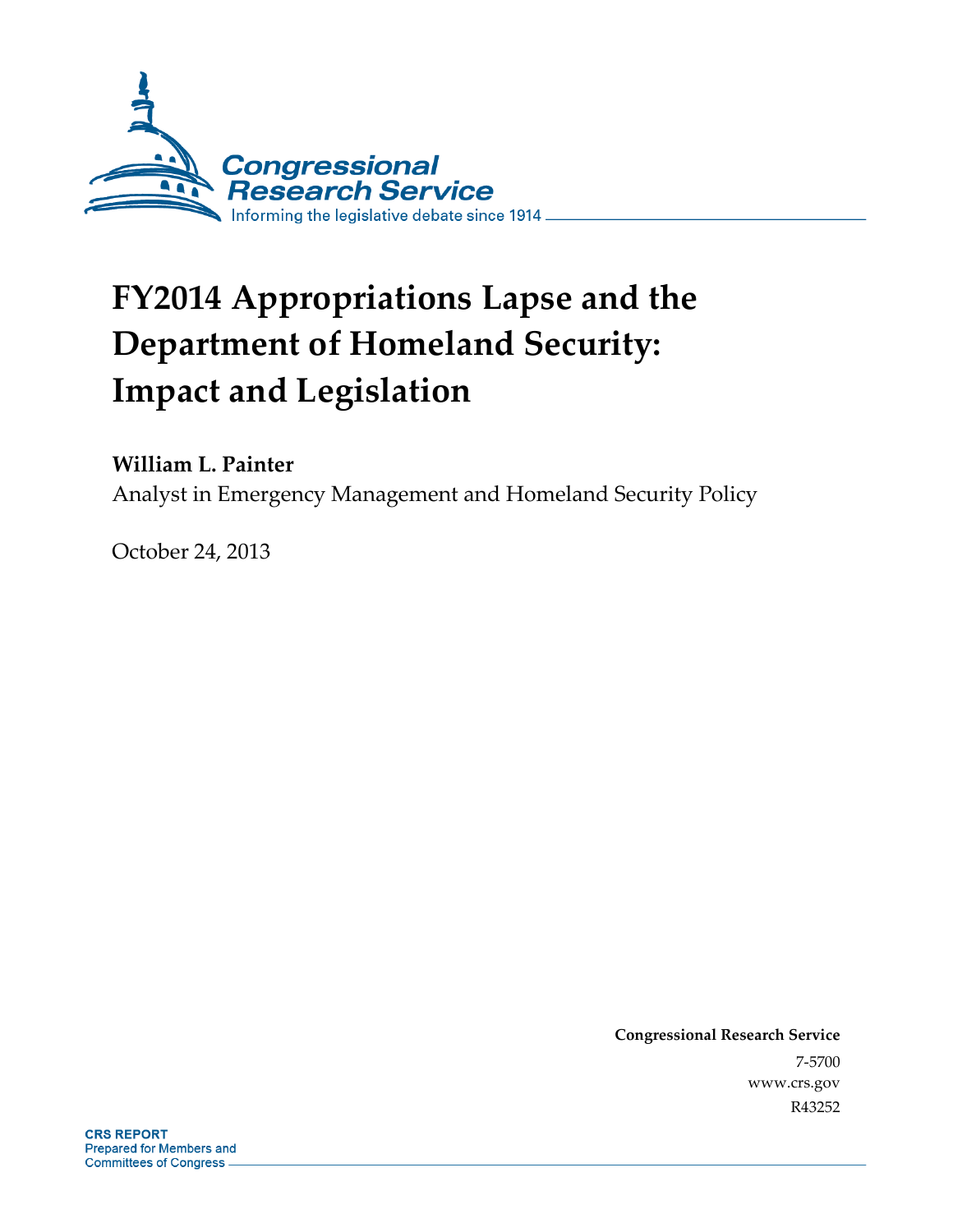# **Summary**

Absent legislation providing appropriations for the Department of Homeland Security (DHS) for FY2014, the Department implemented a shutdown furlough on October 1, 2013. Operations of different components were affected to varying degrees by the shutdown. While an estimated 31,295 employees were furloughed, roughly 85% of the department's workforce continued with their duties that day, due to exceptions identified in current interpretations of law. Some DHS employees were recalled to work after the furloughs began on the basis of unanticipated needs (such as disaster preparedness activities) or the enactment of appropriations legislation that temporarily covered personnel costs.

While the DHS shutdown contingency plan's data on staffing and exemptions from furloughs is not a perfect metric for the broad impacts of the lapse in annual appropriations, some of the data provided by DHS lend a perspective on some of the effects on the department's staffing and operations during the funding gap until fuller post-shutdown reviews are completed.

Even though most of DHS continued to work through the shutdown, most of the department's civilian employees were not being paid until the lapse was resolved. A handful of activities were paid for through multi-year appropriations or other revenues, however, and employees working in those programs continued to be paid on schedule.

During the funding lapse, several pieces of legislation were introduced that would have impacted the funding status of the department, allowing it to either pay employees or restore operations to varying degrees. Two of these were enacted.

The Pay Our Military Act (P.L. 113-39) returned almost 5,800 furloughed Coast Guard civilian employees to work and restored pay for active military personnel and the civilian federal employees and the contractors that support them.

On October 17, 2013, the President signed into law a Senate-amended version of H.R. 2775 which carried a short term continuing resolution (CR) which funds government operations at a rate generally equivalent to FY2013 post-sequestration levels through January 15, 2014. This act resolves the lapse in funding, returns federal employees to work, and retroactively authorizes pay for both furloughed and exempt (or "excepted") employees for the duration of the funding lapse.

This report examines the DHS contingency plan for the funding lapse that began October 1, 2013, and the potential impacts of a lapse in annual appropriations on DHS operations, focusing primarily on the emergency furlough of personnel, and then discusses the legislative vehicles that had the potential to mitigate those same impacts.

CRS is continuing to gather information on the actual impact of the shutdown on DHS operations now that the October 1, 2013, lapse has been resolved, and will update this report as warranted.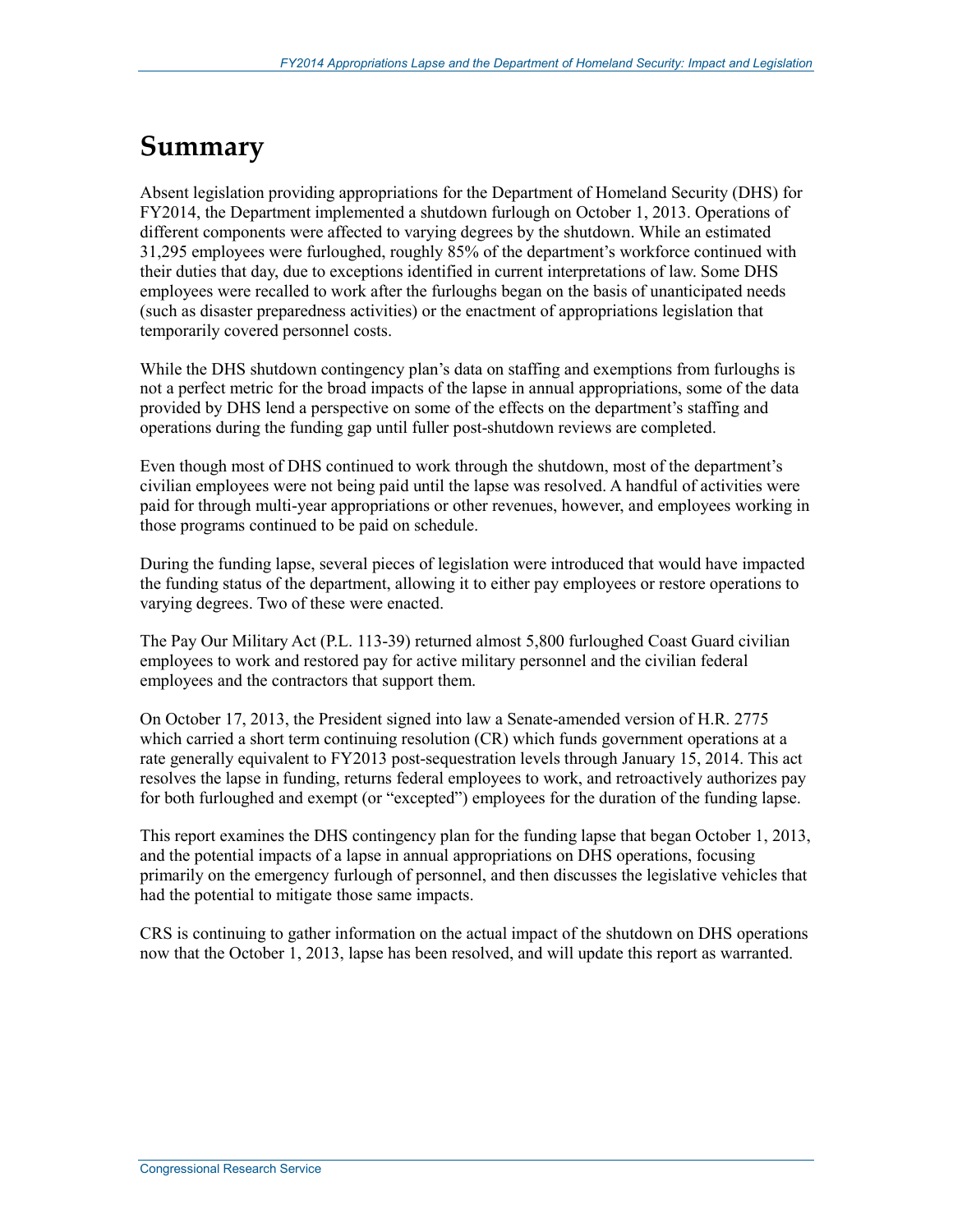# **Contents**

| Work That Is Necessary for the Safety of Human Life or Protection of Property  3 |  |
|----------------------------------------------------------------------------------|--|
|                                                                                  |  |
|                                                                                  |  |
|                                                                                  |  |
|                                                                                  |  |
|                                                                                  |  |
|                                                                                  |  |
|                                                                                  |  |
| Legislative Vehicles to Mitigate Impacts of the October 1, 2013, Funding Gap  12 |  |
|                                                                                  |  |
|                                                                                  |  |
|                                                                                  |  |
|                                                                                  |  |
|                                                                                  |  |
|                                                                                  |  |
| H.J.Res. 79—the Border Security and Enforcement Continuing Appropriations        |  |
|                                                                                  |  |
| H.J.Res. 85-the Federal Emergency Management Agency Continuing                   |  |
|                                                                                  |  |
| H.J.Res. 89—the Excepted Employees' Pay Continuing Appropriations                |  |
|                                                                                  |  |
|                                                                                  |  |
|                                                                                  |  |
|                                                                                  |  |

# **Figures**

| Figure 2. Projected Impact of Selected Continuing Resolution Proposals on the FY2014 |
|--------------------------------------------------------------------------------------|
|                                                                                      |

# **Tables**

|--|--|--|--|

# **Contacts**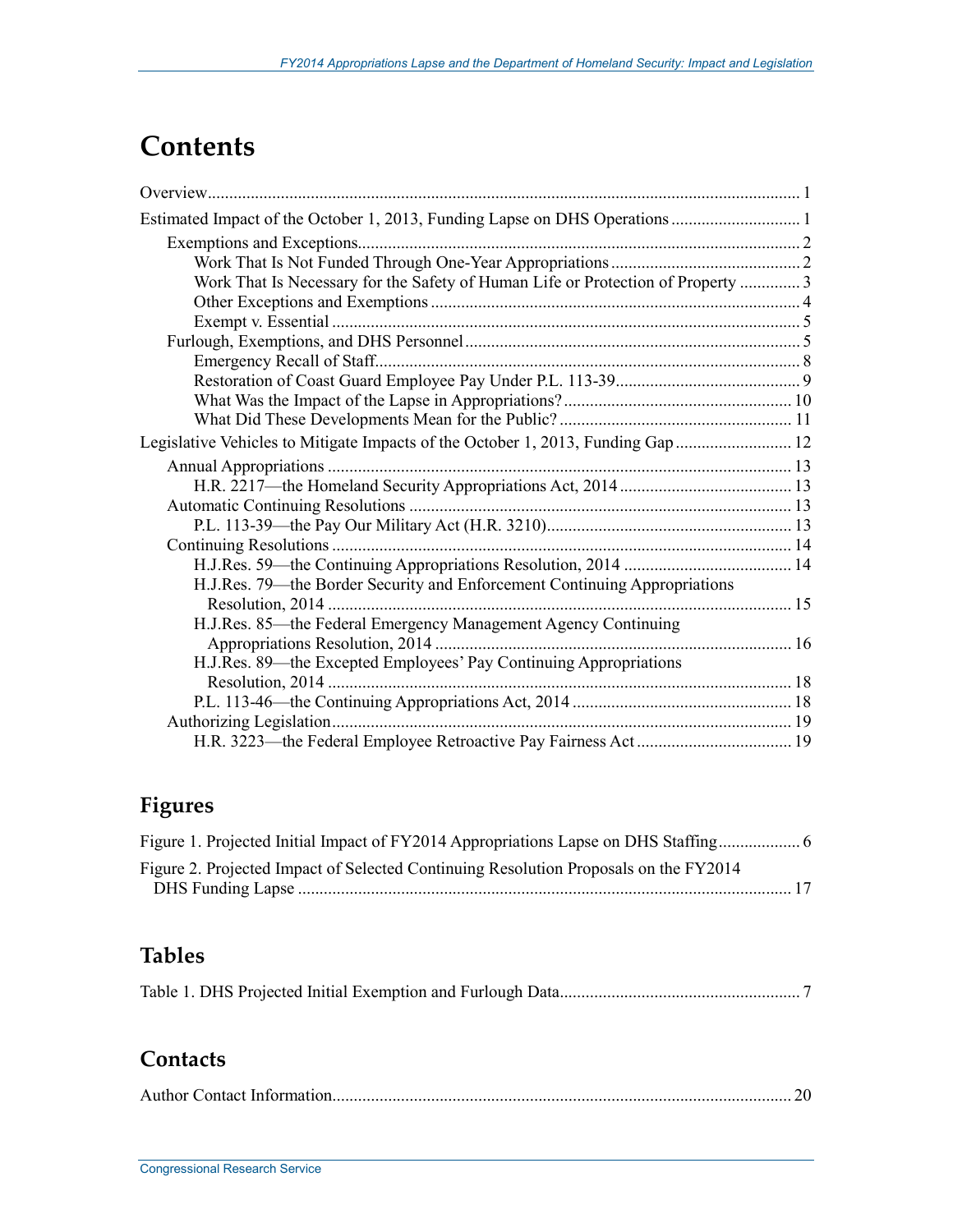# **Overview**

Late on September 30, 2013, the Office of Management and Budget (OMB) gave notice to federal agencies that an emergency shutdown furlough would be put in place as a result of the impending lapse in annual appropriations for FY2014. Federal agencies had been directed to develop contingency plans in preparation for this eventuality. On the previous Friday, the Department of Homeland Security (DHS) released its "Procedures Relating to a Federal Funding Hiatus."<sup>1</sup> This document included details on how DHS planned to determine who was required to report to work, cease unexempted $2$  government operations, recall certain workers in the event of an emergency, and restart operations once an accord was reached on funding issues.

On October 17, 2013, the President signed into law legislation which carries a short-term continuing resolution (CR) funding government operations at a rate generally equivalent to FY2013 post-sequestration levels through January 15, 2014. This act resolves the lapse in funding that began October 1, 2013, returns federal employees to work, and retroactively authorizes pay for both furloughed and exempted employees for the duration of the funding lapse.

This report discusses the DHS contingency plan and the potential impacts of a lapse in annual appropriations on DHS operations, and then it discusses several legislative vehicles that mitigated or had the potential to mitigate those impacts.

For a broader discussion of a federal government shutdown, please see CRS Report RL34680, *Shutdown of the Federal Government: Causes, Processes, and Effects*, coordinated by Clinton T. Brass.

# **Estimated Impact of the October 1, 2013, Funding Lapse on DHS Operations**

Lapses in annual appropriations result in a partial shutdown of government operations and emergency furlough<sup>3</sup> of employees—however, they do not result in the complete shutdown of operations.

DHS personnel who continue to work without passage of annual appropriations or a continuing resolution generally fall into two categories: those whose activities are not funded through oneyear appropriations and those whose work is necessary for the preservation of the safety of human life or the protection of property.<sup>4</sup> The former generally continue to be paid as scheduled,

 1 Available at http://www.dhs.gov/sites/default/files/publications/dhs-lapse-contingency-plan-09-27-2013.pdf, and hereafter cited as "FY2014 Procedures" in footnotes. The Office of Management and Budget has assembled a complete list of such plans at http://www.whitehouse.gov/omb/contingency-plans.

 $2$  Some agencies use the term "excepted" rather than "exempted" to describe activities that would continue—the terms are interchangeable. This report generally uses "exempted" as DHS uses that term in its plan. The terms "essential" and "exempted" or "excepted" are *not* interchangeable—see "Exempt v. Essential" later in this report for details.

 $3$  OPM defines "emergency furlough" as a furlough that occurs due to a lapse in annual appropriations.

 $4$  FY2014 Procedures, pp. 3-4.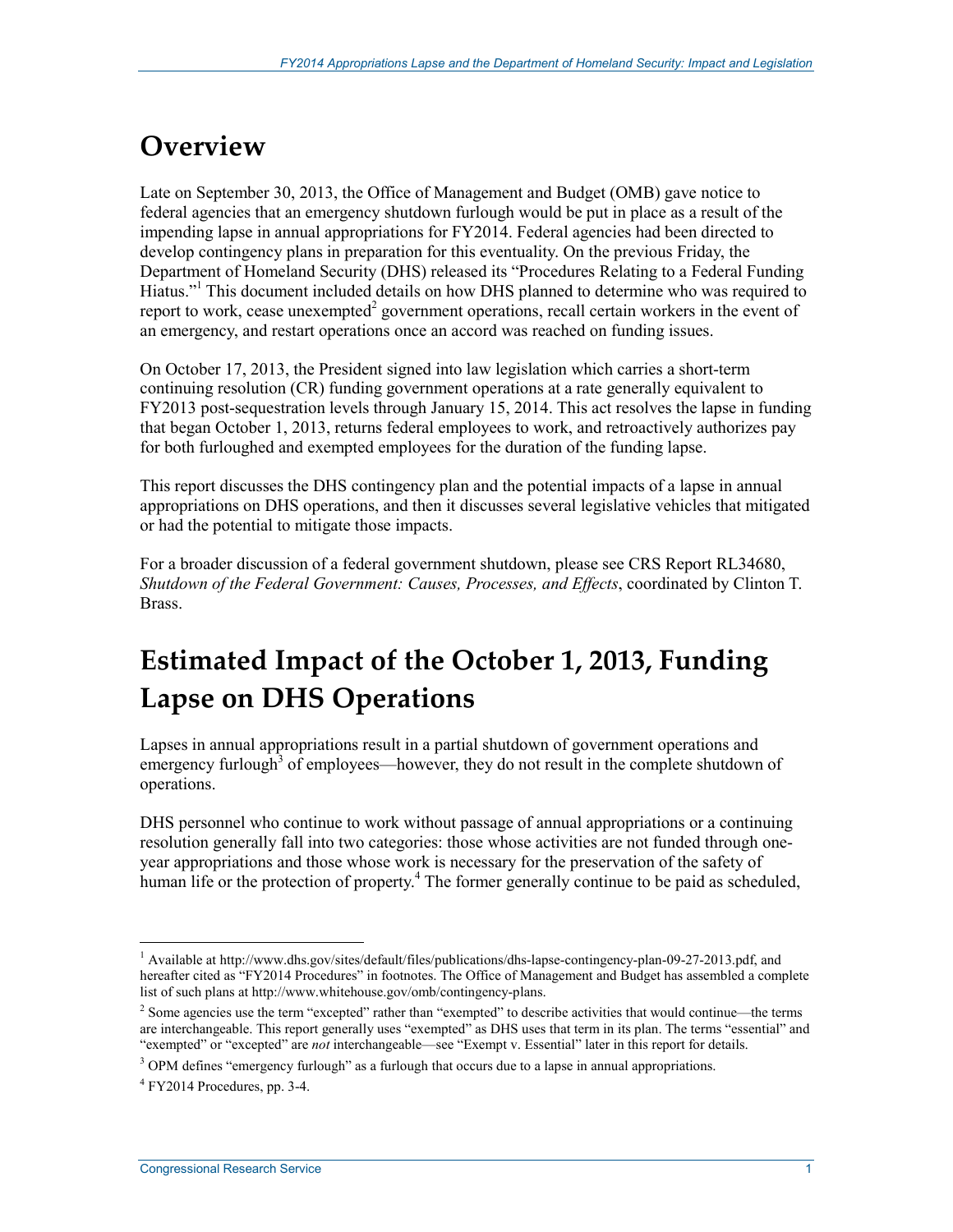contingent on the availability of funds, whereas the latter are not paid while the lapse in annual appropriations continues.

Of DHS's estimated 231,117 civilian and military employees, nearly 200,000 were projected to be exempted from the emergency furlough, according to the department.<sup>5</sup> Most of these employees relied on annual appropriations for their salaries, and therefore were not paid during the funding lapse.

Further information about exemptions from operational shutdown and emergency furlough due to a lapse in annual appropriations is outlined below.

# **Exemptions and Exceptions**

### **Work That Is Not Funded Through One-Year Appropriations**

DHS has a number of functions that are paid for by fee revenues and multi-year appropriations. According to DHS, in the event of a funding lapse, these activities would continue and employees of these programs would continue to work and be paid as long as those revenues and multi-year appropriations were available, because emergency furlough and shutdown of these activities would occur only if resources were depleted.

DHS noted several specific activities that would continue to be funded through fee revenues and multi-year appropriations.

#### **Under the National Protection and Programs Directorate (NPPD)**

- Office of Biometric Identity Management
- Federal Protective Service

#### **Under the Federal Emergency Management Agency (FEMA)**

- Radiological Emergency Preparedness Program
- Chemical Stockpile Emergency Preparedness Program
- Disaster Relief Operations
- National Flood Insurance Program

#### **Under U.S. Citizenship and Immigration Services (USCIS)**

• All programs except for E-Verify $^6$ 

In addition to these programs, a survey of the procedures document reveals that some exempt employees at U.S. Customs and Border Protection (CBP), Immigration and Customs Enforcement (ICE), the Transportation Security Administration (TSA), and the Federal Law Enforcement

 5 "DHS Lapse Contingency Plan Summary," September 27, 2013. Provided to CRS by DHS Legislative Affairs.

<sup>&</sup>lt;sup>6</sup> "DHS Lapse Contingency Plan Summary," September 27, 2013. Provided to CRS by DHS Legislative Affairs.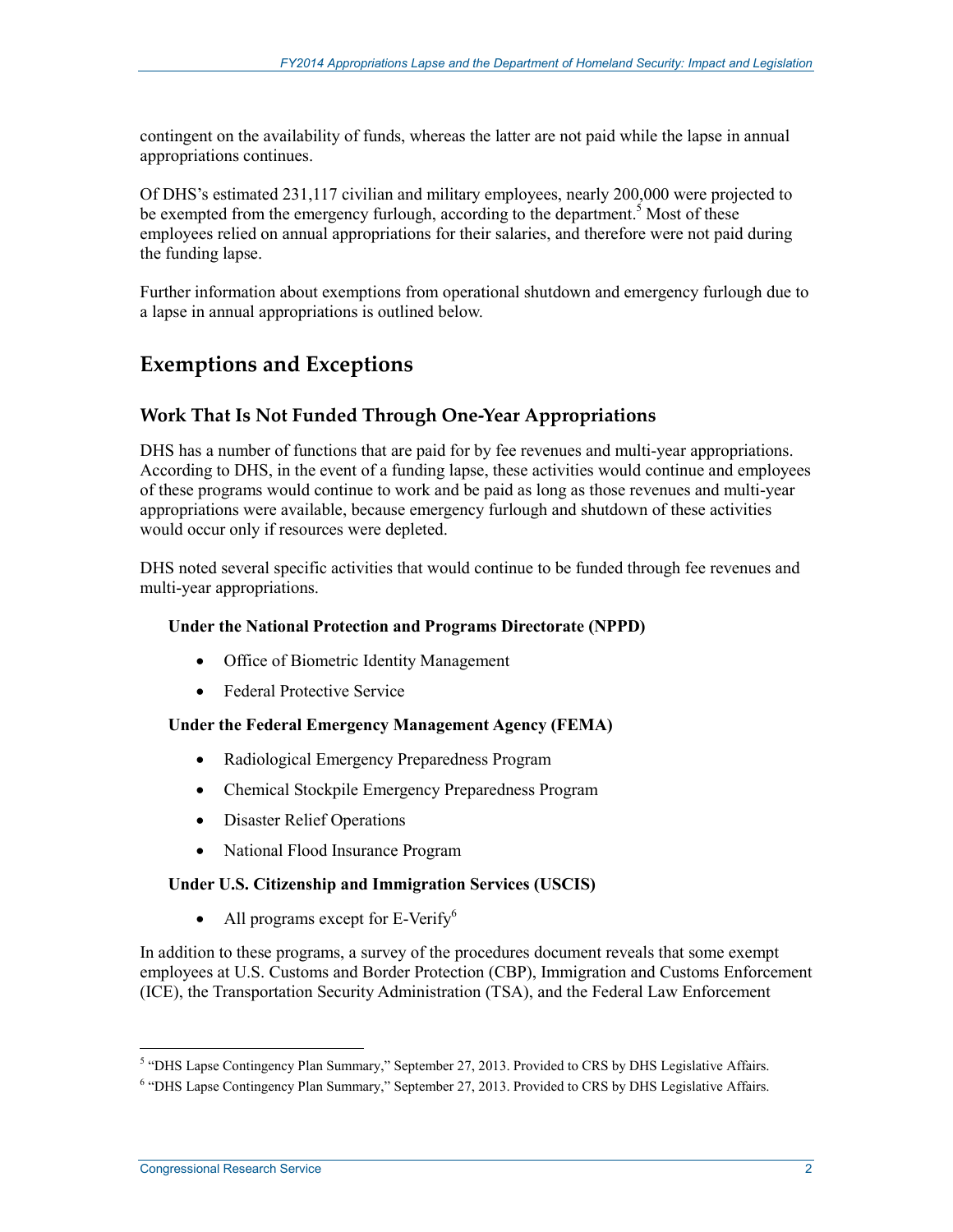Training Center (FLETC) may have continued to receive pay despite the lapse in appropriations for  $FY2014.<sup>7</sup>$ 

Fees and multi-year funding must continue to be used for the purposes for which they were collected or provided—they cannot be used to fund broader component or departmental activity (such as salaries) than originally envisioned.

### **Work That Is Necessary for the Safety of Human Life or Protection of Property**

In the event of a lapse in annual appropriations, some activities continue if they directly relate to preserving the safety of human life or the protection of property. According to the DHS plan, for an activity to continue under this exception, "there must be some reasonable likelihood that the safety of human life or protection of property would be compromised in some significant degree by the delay in the performance of the function in question. Specifically the risk should be real... and must be sufficiently imminent that delay is not permissible." The DHS procedures go on to note that support functions related to an exempt activity should continue "only to the extent that they are essential to maintain the effectiveness of those activities."<sup>8</sup>

Employees who work under this exemption are constrained in their activities—limited to performing activities that are exempted (those that relate to the protection of life and property).

At DHS, this work includes the following functions, broken down by component.

#### **Under Customs and Border Protection (CBP)**

- Border Security Programs
- Ports of Entry Operations

#### **Under Immigration and Customs Enforcement (ICE)**

- Immigration Enforcement and Removal Operations
- Immigration and Customs Enforcement Homeland Security Investigations

#### **Under Transportation Security Administration (TSA)**

- Transportation Security (including passenger screening)
- Federal Air Marshal Service

#### **Under U.S. Coast Guard (USCG)**

- Military/Defense Operations
- Maritime Security
- Maritime Safety

<sup>&</sup>lt;sup>7</sup> Most USCG personnel now have their pay covered in the event of FY2014 funding lapses by P.L. 113-39, and will therefore receive pay on schedule in the event of further such lapses.

<sup>8</sup> FY2014 Procedures, p. 4.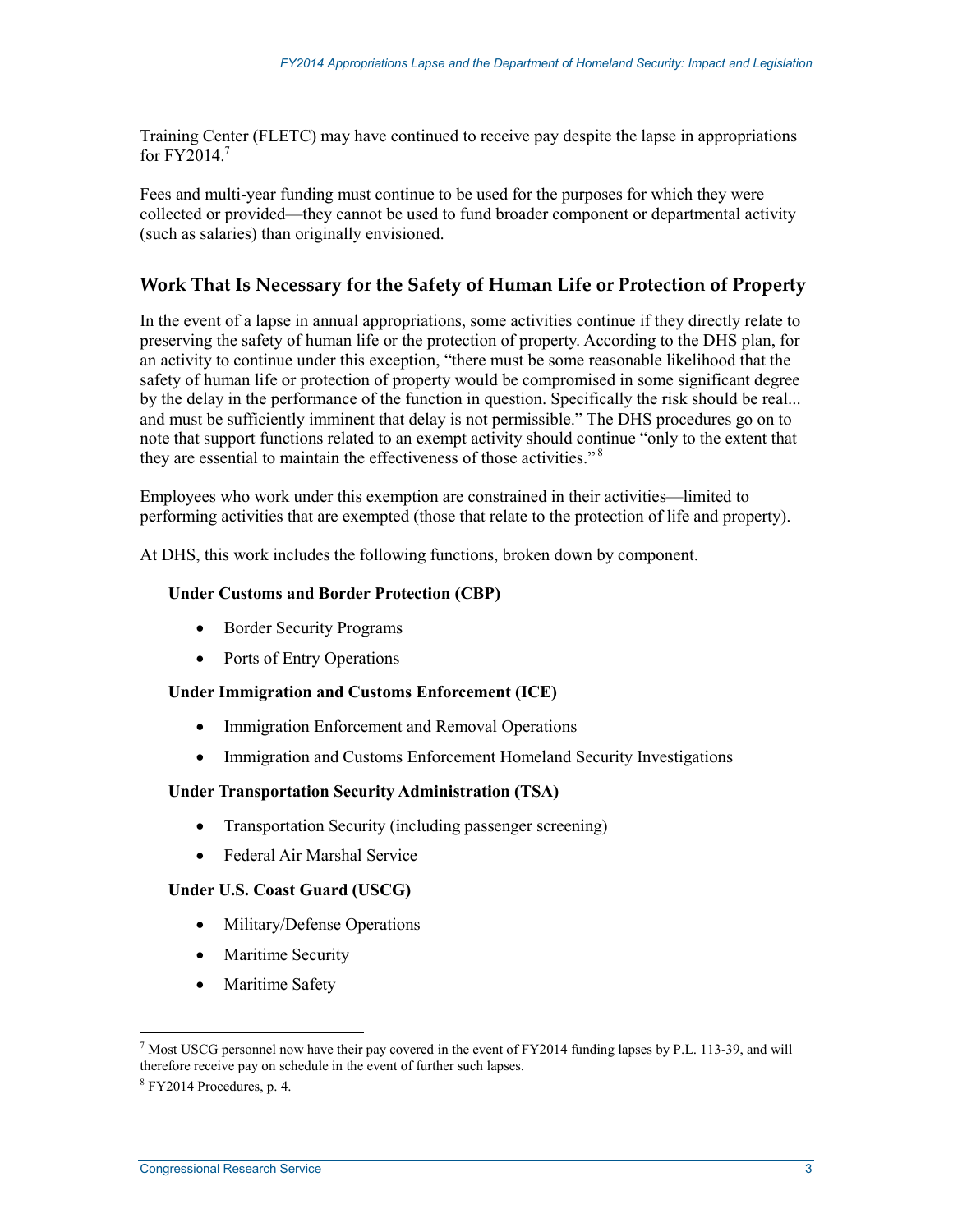#### **Under Secret Service (USSS)**

• Protection of Persons and Facilities

#### **Under National Protection and Programs Directorate**

• Cyber Security

### **Under Analysis & Operations (A&O)**

- State and Local Fusion Centers
- National Operations Center Watch Operations
- DHS Intelligence Operations

### **Under the Office of Health Affairs**

• BioWatch $9$ 

While a large percentage of DHS employees were still working under this exemption, only those who were exempt from furlough on the basis of funds to pay their salaries being available<sup>10</sup> continued to receive pay for the duration of the funding gap.

OMB provides the following guidance regarding pay for exempted employees who are reliant on one-year annual appropriations for their salaries:

Without further specific direction or enactment by Congress, all excepted employees are entitled to receive payment for obligations incurred by their agencies for their performance of excepted work during the period of the appropriations lapse. After appropriations are enacted, payroll centers will pay all excepted employees for time worked.<sup>11</sup>

## **Other Exceptions and Exemptions**

*Work that is needed for an orderly shutdown*: This is a narrow exception that allows for work to shut down non-exempt operations in an orderly fashion when a funding lapse occurs. OMB has determined that this should cover no more than four hours of work completely dedicated to deactivating a function, such as securing documents, completing payroll, etc.<sup>12</sup>

*Presidential appointees*: Presidential appointees who are not covered by a formal leave system who are entitled to their pay because of their duties rather than the hours worked—cannot be put

We we also the Contingency Plan Summary," September 27, 2013. Provided by DHS Legislative Affairs.

 $10$  Either through means other than annual appropriations or through the Pay Our Military Act (P.L. 112-39).

<sup>&</sup>lt;sup>11</sup> Memorandum M-13-22 from Sylvia M. Burwell, Director, Office of Management and Budget, to heads of executive departments and agencies, September 17, 2013, pp. 15-16, available at http://www.whitehouse.gov/sites/default/files/ omb/memoranda/2013/m-13-22.pdf.

 $12$  FY2014 Procedures, p. 4.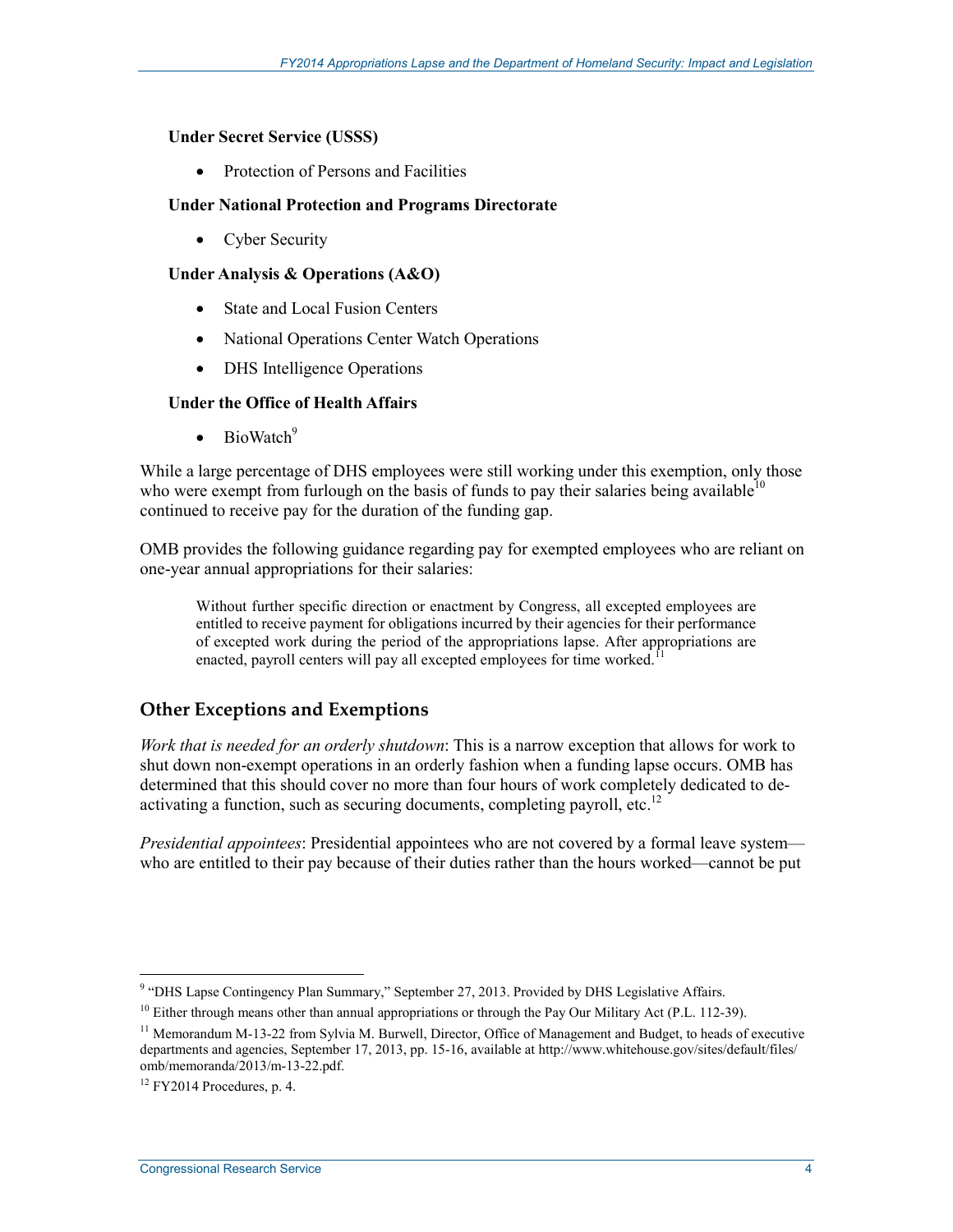in "nonduty status" and therefore cannot be subject to furlough.<sup>13</sup> DHS reports that it has 28 such personnel.<sup>14</sup>

### **Exempt v. Essential**

The terms "exempted employee" and "essential employee" are not interchangeable when discussing federal employees. This is a common misunderstanding, even among members of the media that focus on the federal government on a regular basis.<sup>15</sup> Exemption or exception is determined based on definitions of the Anti-Deficiency Act and the structure of funding that supports various operations. "Essential employees" and "essential functions" are labeled as such because of their roles in providing continuity of government operations (COOP).

By DHS's standards, "essential personnel" include "mission critical" and "mission essential" personnel, as well as personnel identified for possible activation depending on the nature of the emergency, emergency personnel, and exempted employees not otherwise covered by the foregoing categories. Therefore, at DHS, one can be considered essential, but not exempt, but not vice versa. Section IV of the DHS procedures document explores these distinctions in more  $\text{detail}^{16}$ 

# **Furlough, Exemptions, and DHS Personnel**

DHS's contingency plan for the October 1, 2013, funding lapse was detailed enough to outline the impact of a shutdown by component using the number of staff in the component as a metric.

Staffing impacts of a shutdown are relatively easy to quantify, but should carry a caveat. The number of initially furloughed employees does not tell the entire story of the impact of a government shutdown. In this situation, the government likely draws back significantly from its contracting activities overall, as it cannot spend monies normally provided through the appropriations process. In addition, hiring, procurement, and other projects in process are often stalled, and research efforts could be disrupted. Many excepted personnel are not paid during the lapse in appropriations, and their economic activities are curtailed as well as a result. Therefore, the following numbers only provide a limited perspective on the impact of the funding lapse.

**Figure 1** shows a graphic representation of the impact of the lapse in appropriations on the department's workforce as outlined in the DHS emergency furlough procedures document. The table immediately following provides the detailed data upon which the graphic is based.

<sup>&</sup>lt;sup>13</sup> OPM, "Guidance for Administrative Furloughs," June 10, 2013, p. 5, available at http://www.opm.gov/policy-dataoversight/pay-leave/furlough-guidance/guidance-for-administrative-furloughs.pdf.

<sup>&</sup>lt;sup>14</sup> E-mail from to CRS from DHS Legislative Affairs, September 30, 2013.

<sup>&</sup>lt;sup>15</sup> See Rob Margetta, "Shutdown's Impact on FEMA Overstated," *CQ News*, October 7, 2013, available at http://www.cq.com/doc/news-4358160.

 $16$  FY2014 Procedures, p. 5. The pertinent part of Section IV is on pp. 19-20.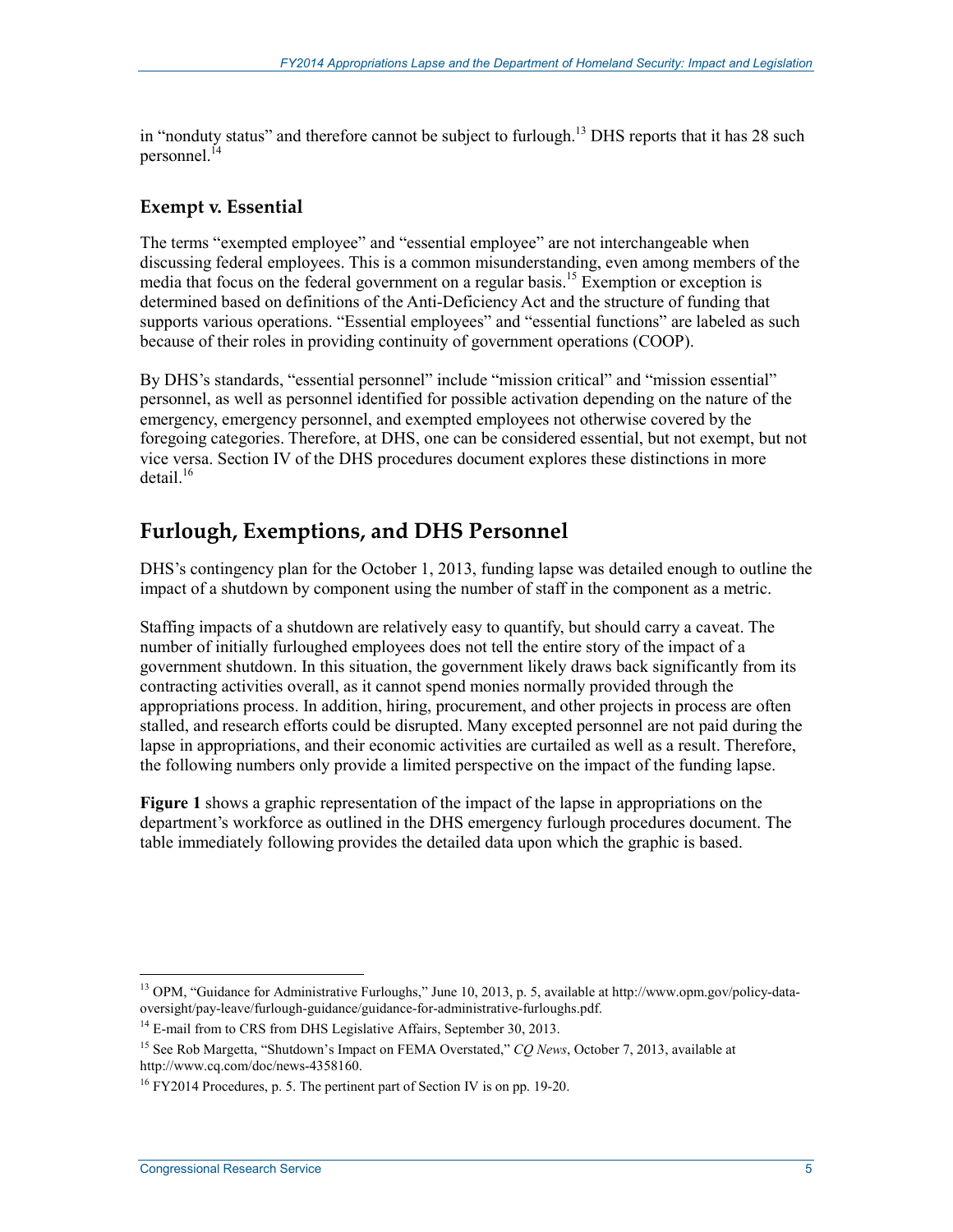

**Figure 1. Projected Initial Impact of FY2014 Appropriations Lapse on DHS Staffing** 

#### **Source:** FY2014 Procedures, pp. 26-42.

Abbreviations: CBP—Customs and Border Protection; TSA—Transportation Security Administration; USCG—U.S. Coast Guard; ICE—Immigration and Customs Enforcement; FEMA—Federal Emergency Management Agency; USCIS—U.S. Citizenship and Immigration Services; USSS—U.S. Secret Service; NPPD— National Protection and Programs Directorate; USM—Under Secretary for Management; FLETC—Federal Law Enforcement Training Center; A&O—Analysis and Operations; OIG—Office of the Inspector General; OSEM— Office of the Secretary and Executive Management; S&T—Science and Technology Directorate; DNDO— Domestic Nuclear Detection Office; OHA—Office of Health Affairs.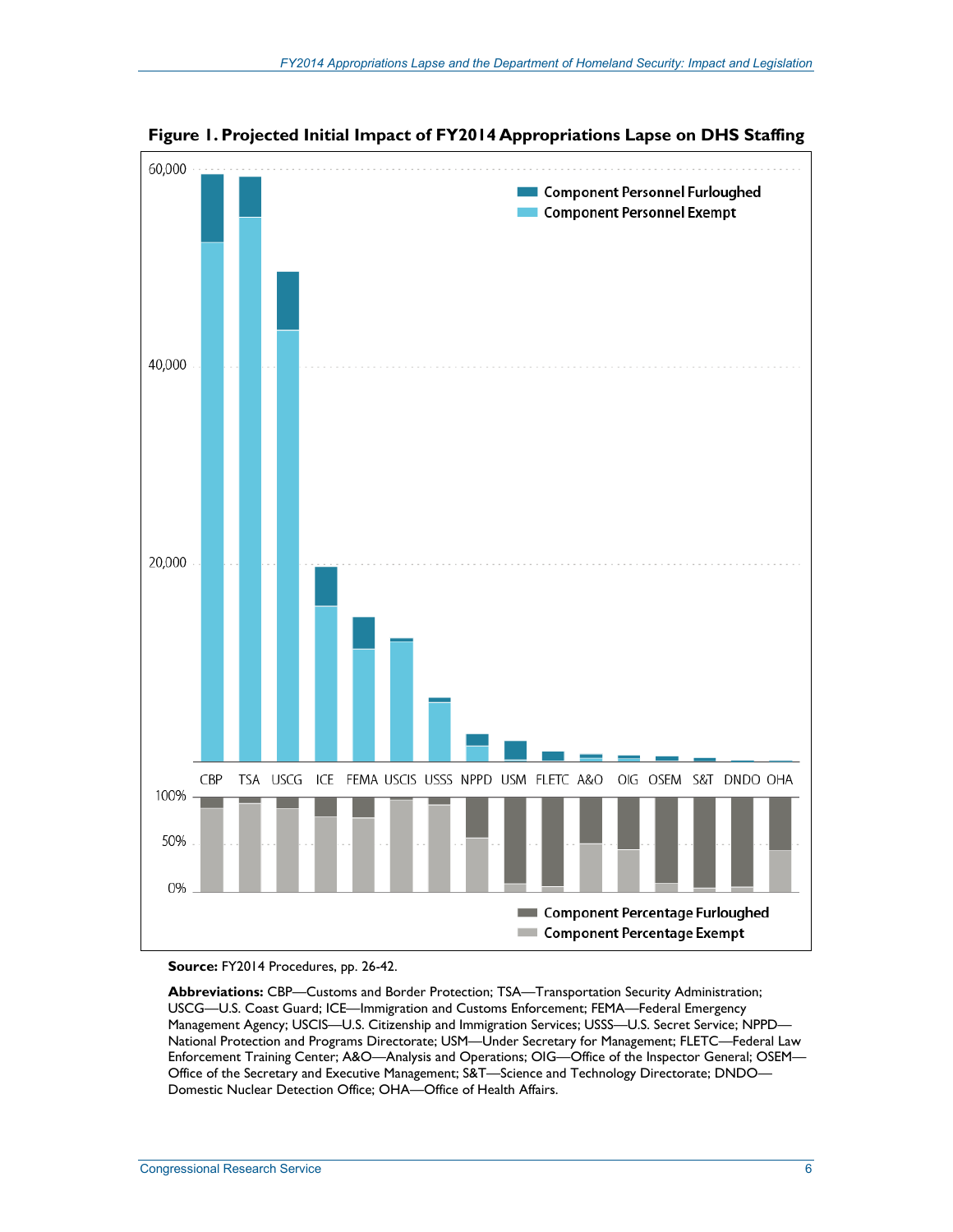| Component                                                                  | <b>Employees</b><br>(as of<br>7/31/2013 | Projected<br><b>Exempt</b> | <b>Projected</b><br><b>Furlough</b> | <b>Projected %</b><br>оf<br>Component<br><b>Furlough</b> | Projected<br>% of total<br><b>DHS</b><br><b>Furlough</b> |
|----------------------------------------------------------------------------|-----------------------------------------|----------------------------|-------------------------------------|----------------------------------------------------------|----------------------------------------------------------|
| <b>Customs and Border Protection</b><br>(CBP)                              | 59,561                                  | 52,673                     | 6,888                               | 11.56                                                    | 22.01                                                    |
| <b>Transportation Security</b><br><b>Administration (TSA)</b> <sup>a</sup> | 59,282                                  | 55,211                     | 4,071                               | 6.87                                                     | 13.01                                                    |
| Coast Guard (USCG) <sup>b</sup>                                            | 49,698                                  | 43,736                     | 5,962                               | 12.00                                                    | 19.05                                                    |
| <b>Immigration and Customs</b><br><b>Enforcement (ICE)</b>                 | 19,810                                  | 15,794                     | 4,016                               | 20.27                                                    | 12.83                                                    |
| <b>Federal Emergency Management</b><br>Agency (FEMA) <sup>c</sup>          | 14,729                                  | 11,468                     | 3,261                               | 22.14                                                    | 10.42                                                    |
| <b>U.S. Citizenship and</b><br><b>Immigration Services (USCIS)</b>         | 12,558                                  | 12,205                     | 353                                 | 2.81                                                     | 1.13                                                     |
| <b>Secret Service (USSS)</b>                                               | 6,537                                   | 6,003                      | 534                                 | 8.17                                                     | 1.71                                                     |
| <b>National Protection and</b><br><b>Programs Directorate (NPPD)</b>       | 2,835                                   | 1,617                      | 1,218                               | 42.96                                                    | 3.89                                                     |
| <b>Under Secretary for</b><br><b>Management (USM)</b>                      | 2,187                                   | 189                        | 1,998                               | 91.36                                                    | 6.38                                                     |
| <b>Federal Law Enforcement</b><br><b>Training Center (FLETC)</b>           | 1,074                                   | 61                         | 1,013                               | 94.32                                                    | 3.24                                                     |
| <b>Analysis &amp; Operations (A&amp;O)</b>                                 | 812                                     | 411                        | 401                                 | 49.38                                                    | 1.28                                                     |
| Office of the Inspector General<br>(OIG)                                   | 728                                     | 328                        | 400                                 | 54.95                                                    | 1.28                                                     |
| Office of the Secretary and<br><b>Executive Management (OSEM)</b>          | 633                                     | 61                         | 572                                 | 90.36                                                    | 1.83                                                     |
| <b>Science and Technology</b><br>Directorate (S&T)                         | 469                                     | 20                         | 449                                 | 95.74                                                    | 1.43                                                     |
| <b>Domestic Nuclear Detection</b><br>Office (DNDO)                         | 115                                     | 6                          | 109                                 | 94.78                                                    | 0.35                                                     |
| Office of Health Affairs (OHA)                                             | 89                                      | 39                         | 50                                  | 56.18                                                    | 0.16                                                     |
| <b>TOTAL</b>                                                               | 231,117                                 | 199,822                    | 31,295                              |                                                          | 100%                                                     |

| Table 1. DHS Projected Initial Exemption and Furlough Data |  |  |  |  |  |
|------------------------------------------------------------|--|--|--|--|--|
|------------------------------------------------------------|--|--|--|--|--|

**Source:** FY2014 Procedures, pp. 26-42.

**Notes:** Number of employees is the DHS-reported number of on-board staff as of July 31, 2013.

- a. Does not include Federal Air Marshals (FAMS), whose total numbers are sensitive security information. Federal Air Marshals are generally considered law enforcement personnel and would be exempted from furlough on that basis.
- b. Actual Coast Guard furlough numbers were significantly reduced by the enactment of P.L. 113-39. Only 475 remain furloughed, according to the Coast Guard.
- c. Actual FEMA furlough numbers have fluctuated due to recall and re-furlough of staff to address issues pertaining to protection of human life and property. For example, roughly 200 FEMA employees were recalled when Tropical Storm Karen threatened the Gulf Coast during the funding lapse, and most of those were to be re-furloughed.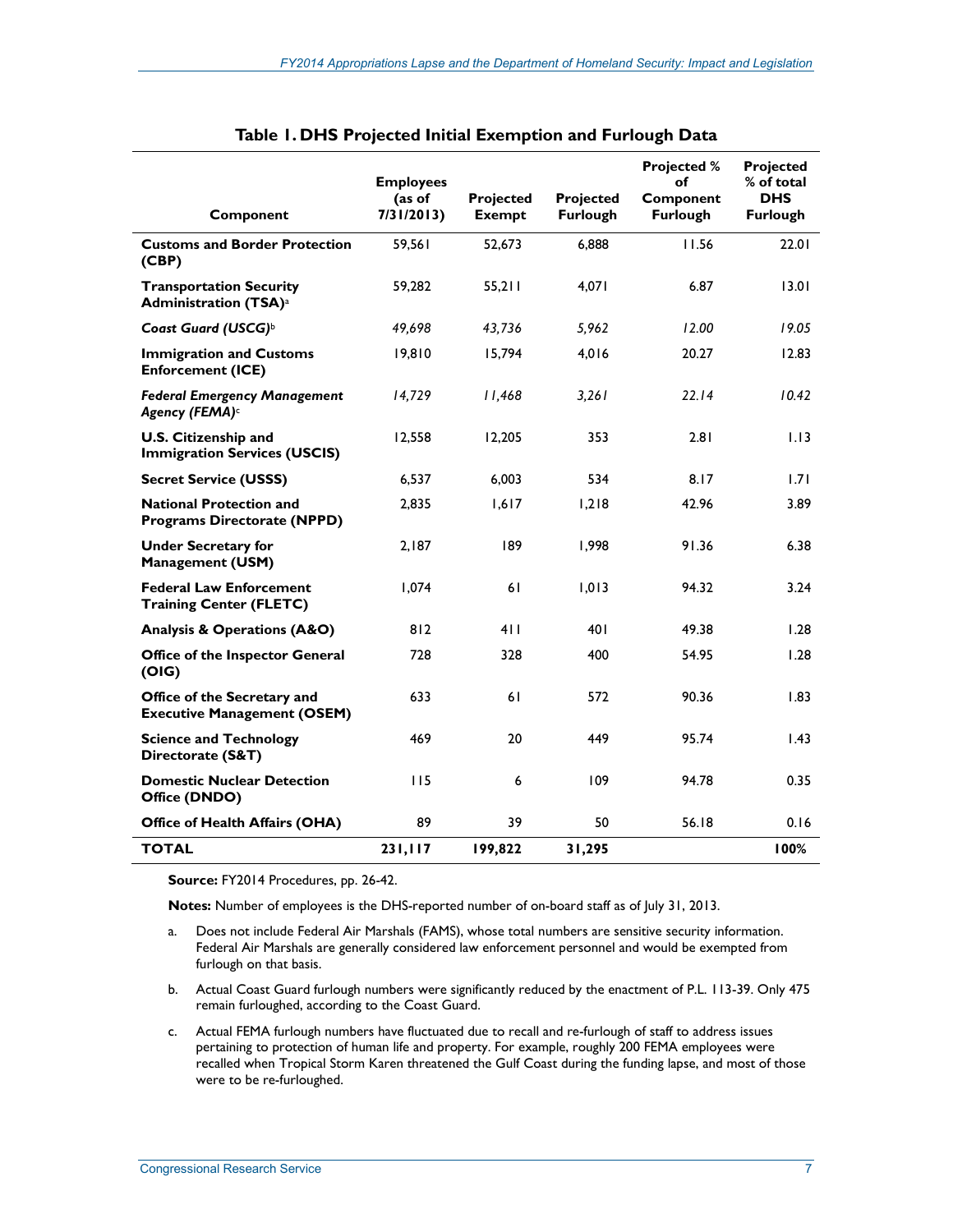As of July 31, 2013, the five largest components by number of staff comprised 87% of total DHS personnel. These components carried the largest share of the projected furlough for DHS as a whole—Customs and Border Protection, Coast Guard, Transportation Security Administration, Immigration and Customs Enforcement, and the Federal Emergency Management Agency bore 77% of the projected furlough total. The remaining 13% of departmental manpower therefore bore 23% of the furlough burden—management, research and development, training, and some operations functions were projected to furlough more than 90% of their personnel. The impact of a shutdown on these functions over the long term, as well as the impact of the projected more than 50% reduction in the staffing for the DHS Office of Inspector General, is unknown, and analysis of those impacts is beyond the scope of this report.

While DHS did not associate numbers of furloughed employees with specific programs, the department identified several activities that would be subject to furloughs and curtailment of activities:

- all non-disaster grant programs;
- NPPD's Critical Infrastructure Protective Security Advisor Program;
- Federal Law Enforcement Training Center activities;
- law enforcement civil rights and civil liberties training;
- FEMA Flood Risk Mapping program;
- chemical site security regulatory program; and
- research and development activities. $17$

## **Emergency Recall of Staff**

The DHS plan envisioned situations where a DHS office might need to recall a non-exempt employee to duty to perform an exempt function, such as an unplanned project or activity that qualified as an exempt function, a need to supplement staffing for an existing exempt function, or replacing an exempt employee who was unable to work. Staff who were recalled for a specific project were only to work on that project.<sup>18</sup>

As an example, on October 2, 2013, FEMA Administrator Craig Fugate posted on FEMA's website a memorandum to FEMA employees that noted, "Beginning shortly, we will be recalling some employees who were furloughed earlier this week to be able to prepare for a possible emergency response operation to protect life and property."<sup>19</sup> FEMA's Daily Operations Briefing noted the activation of resources in FEMA Regions IV and VI, as well as at the federal level.<sup>20</sup> In a speech at FEMA headquarters on October 7, President Obama noted that 200 furloughed employees had been recalled, and over half of those would be re-furloughed.<sup>21</sup>

<sup>1</sup> <sup>17</sup> "DHS Lapse Contingency Plan Summary," September 27, 2013. Provided by DHS Legislative Affairs.

<sup>18</sup> FY2014 Procedures, pp. 19-21.

<sup>&</sup>lt;sup>19</sup> Memorandum for FEMA Employees from Administrator Craig Fugate, "Shutdown Update and Potential Staff Recall - October 3, 2013," posted October 2, 2013, at http://www.fema.gov/media-library/assets/documents/84380.

<sup>&</sup>lt;sup>20</sup> Federal Emergency Management Agency, "Daily Operations Briefing" e-mail, October 4, 2013, p. 6-8.

<sup>&</sup>lt;sup>21</sup> CO Newsmaker Transcripts, "President Barack Obama Delivers Remarks at FEMA Headquarters," October 7, 2013, available at http://www.cq.com/doc/newsmakertranscripts-4358009.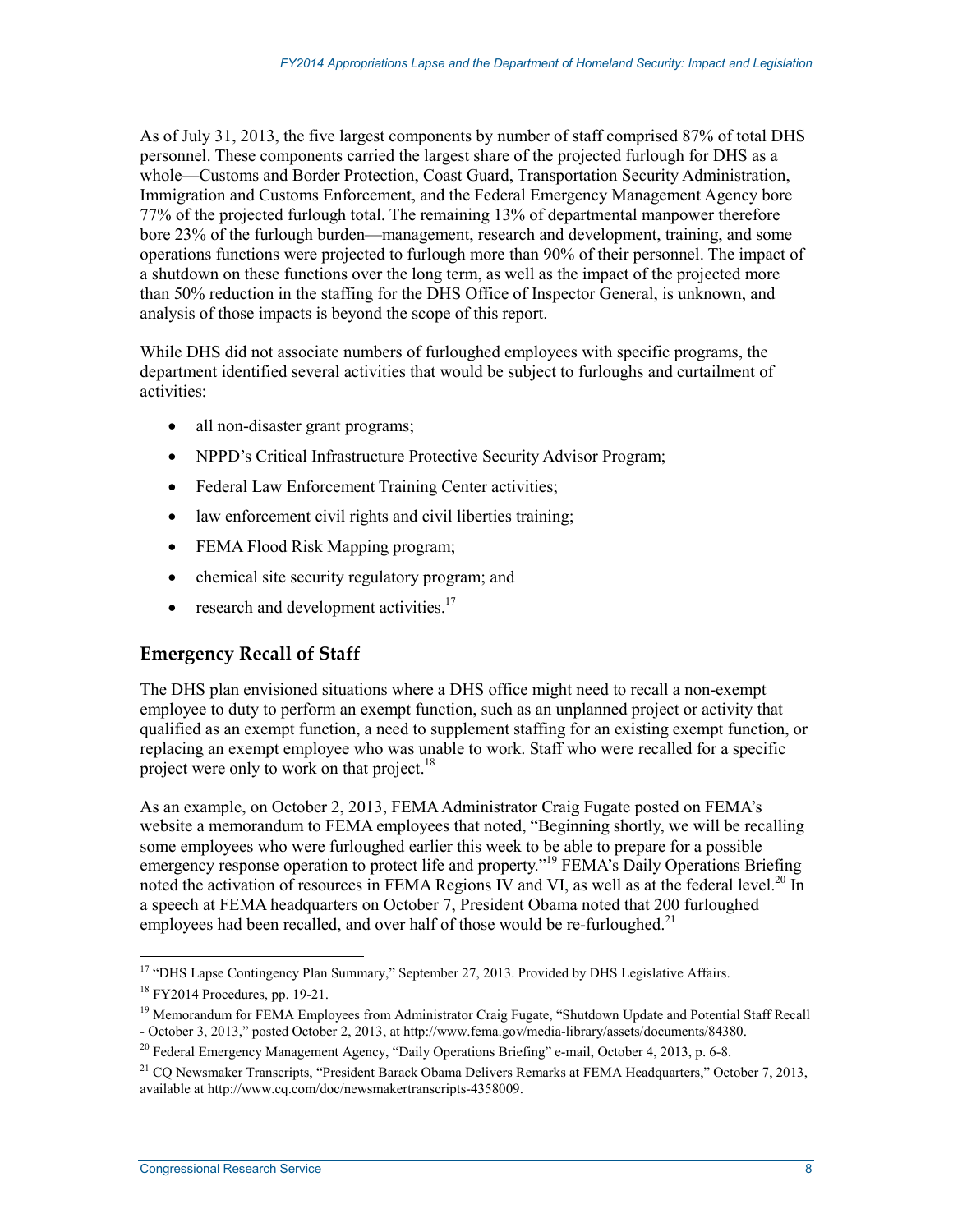### **Restoration of Coast Guard Employee Pay Under P.L. 113-39**

H.R. 3210, the Pay Our Military Act, was introduced on September 28, 2013, and signed into law on September 30, 2013, as P.L. 113-39. This legislation provides FY2014 continuing appropriations during a funding gap for pay and allowances for members of the armed forces on active duty and civilian personnel and contractors providing support for them.<sup>22</sup> The Coast Guard is considered part of the armed forces, and the act provides pay for Coast Guard uniformed personnel on active service and the civilian Coast Guard personnel and contractors in support of them.

The Department of Defense (DOD) and DHS did not initially avoid furlough for any of its employees under the provisions of the act, as the Department of Justice had cautioned that the law did not allow them to end furlough for all civilian employees, or allow all contractors to be paid, because of language in the act specifying funding civilian employees and contractors who provide "support" for military personnel in active service. On October 5, 2013, DHS and DOD announced the parameters under which they would be bringing employees back to work and paying contractors beginning the week of October 7.

Under Secretary of Defense (Comptroller) Robert Hale described the executive branch's interpretation thusly: "Under our current reading of the law, the standard for civilians who provide support to members of the Armed Forces requires that qualifying civilians focus on the morale, well-being, capabilities and readiness of military members that occurs during a lapse of appropriations."<sup>23</sup>

The Administration indicated that salaries would be paid for civilians already working under exemptions, and civilians who provide support to military members on an ongoing basis would be recalled, as well as those civilians "[whose] work, if interrupted by the lapse for a substantial period would cause future problems for military members. $^{24}$ 

Acting Secretary of DHS Rand Beers sent a memorandum to the Commandant of the Coast Guard, outlining the implementation of P.L. 113-39 for the Coast Guard. Several Coast Guard activities were specifically listed in the memorandum that were not to be restored under the act:

- the National Vessel Documentation Center;
- the National Maritime Center;
- Congressional Affairs; and
- work done in support of non-USCG agencies and activities with the exception of work done in support of DOD.<sup>25</sup>

<sup>1</sup>  $^{22}$  Budget authority provided under H.R. 3210 would terminate upon the enactment of interim continuing appropriations or annual appropriations for these purposes. For more information on continuing appropriations, see CRS Report R42647, *Continuing Resolutions: Overview of Components and Recent Practices*, by Jessica Tollestrup.

<sup>&</sup>lt;sup>23</sup> Transcript of conference call. "Defense Department Official Holds Conference Call on Furloughed Civilian Employees," CQ Newsmaker Transcripts, October 5, 2013. Posted at http://cq.com/doc/newsmakertranscripts-4357707.

 $24$  Ibid.

<sup>&</sup>lt;sup>25</sup> Memorandum from Rand Beers, Acting Secretary, DHS, to Admiral Robert J. Papp, Jr., Commandant, USCG, re: "Guidance for Implementation of Pay Our Military Act," October 5, 2013, p. 3, available at http://www.dhs.gov/sites/ default/files/publications/pay-our-military-act-dhs-10052013.pdf.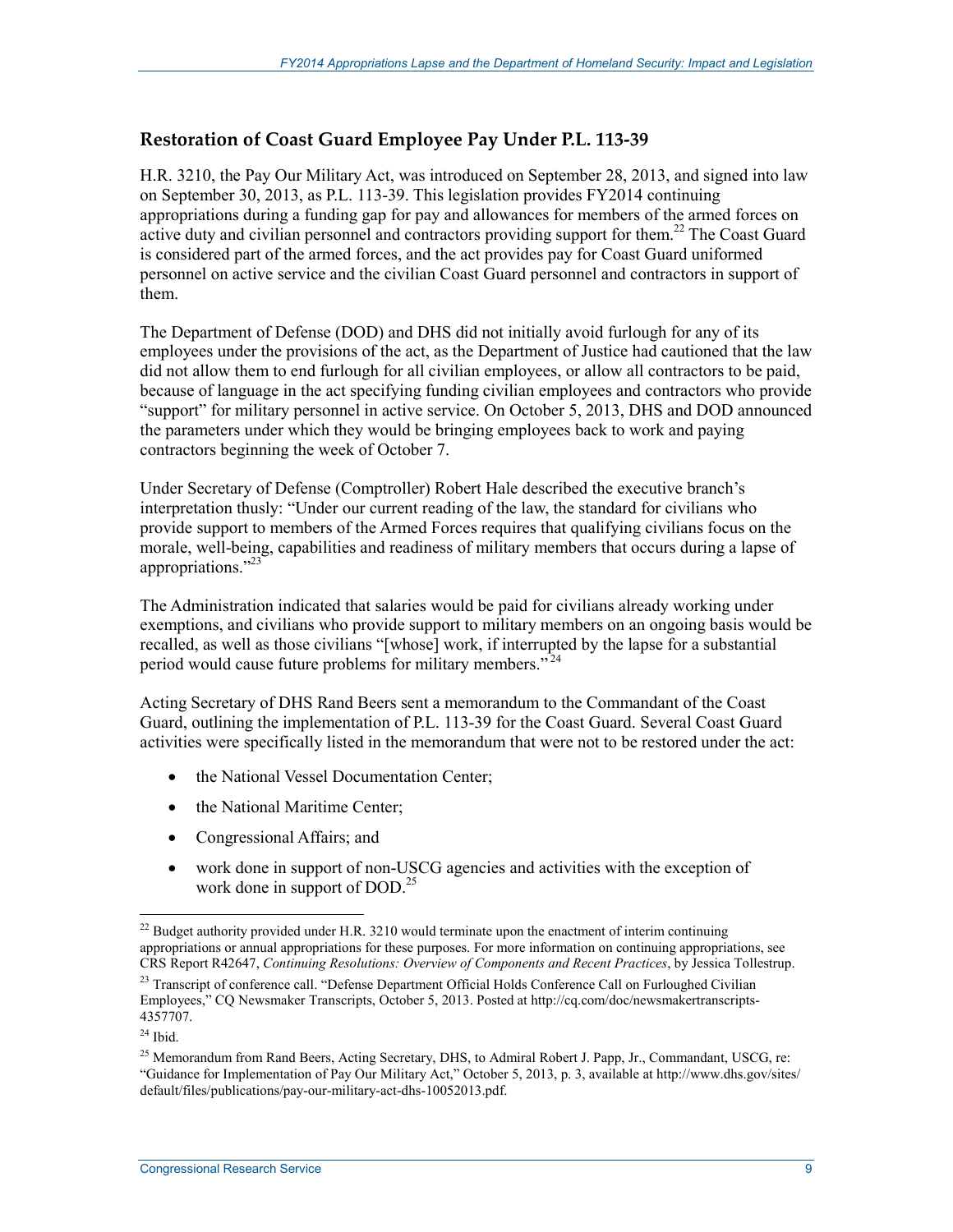According to the Coast Guard, after implementing P.L. 113-39, 475 Coast Guard civilian personnel remained furloughed.<sup>26</sup> With the passage of P.L. 113-46, the lapse in annual appropriations that began October 1, 2013, was resolved. Should those temporary appropriations expire without additional appropriations being enacted for DHS, another shutdown furlough would take effect, but the provisions of P.L. 113-39 would again provide funding for the Coast Guard to continue paying all of its personnel except for these same 475 civilians.

Both Under Secretary Hale's conference call and Acting Secretary Beers's guidance memorandum note an important continuing impact of the funding hiatus, even with P.L. 113-39 in place and its implementation clarified. The act only provides for pay and allowances—no other expenses. Hale noted:

[W]e have authority to recall most of our civilians and provide them pay and allowances. We don't have authority to enter into obligations for supplies, parts, fuel, et cetera unless it is for an excepted activity, again, one tied to a military operation or safety of life and property. So as our people come back to work, they'll need to be careful that they do not order supplies and material for non-excepted activities.<sup>27</sup>

Beers echoes Hale's note of caution:

The Act provides appropriations for personnel; it does not provide appropriations for equipment, supplies, materiel, and all the other things that the Department needs to keep operating efficiently, except as provided by the provision relating to contractors. While the Act permits the U.S. Coast Guard to bring many of its civilian employees back to work, and to pay them, if Congress continues to fail to enact an appropriation, many of these workers will cease to be able to do their jobs. Critical parts, or supplies, will run out, and there will be limited authority for the Coast Guard to purchase more. If there comes a time that workers are unable to do their work, the Department will be forced once again to send them home.<sup>28</sup>

## **What Was the Impact of the Lapse in Appropriations?**

Estimates of the cost to the economy and the cost to the government of the October 1, 2013, lapse in annual appropriation vary.

As noted above, the disruption of DHS activities likely has had some economic impact, even if the total number of employees furloughed was relatively small compared with the overall size of the department. Procurement activities were disrupted to some extent, and DHS is the sixth largest federal agency in terms of procurement spending.<sup>29</sup> Separating the specific economic costs of the shutdown of DHS operations from the shutdown of other governmental elements and the costs incurred by other factors in the economic environment—including the potential for the U.S. to reach its debt limit—is a highly complex task and beyond the scope of this report.

<sup>1</sup> 26 E-mail from USCG House Liaison Office, October 7, 2013.

<sup>&</sup>lt;sup>27</sup> Transcript of conference call. "Defense Department Official Holds Conference Call on Furloughed Civilian Employees," *CQ Newsmaker Transcripts*, October 5, 2013. Posted at http://cq.com/doc/newsmakertranscripts-4357707.

<sup>28</sup> Memorandum from Rand Beers, p. 3.

 $29$  CRS analysis of USASpending.gov data, September 30, 2013.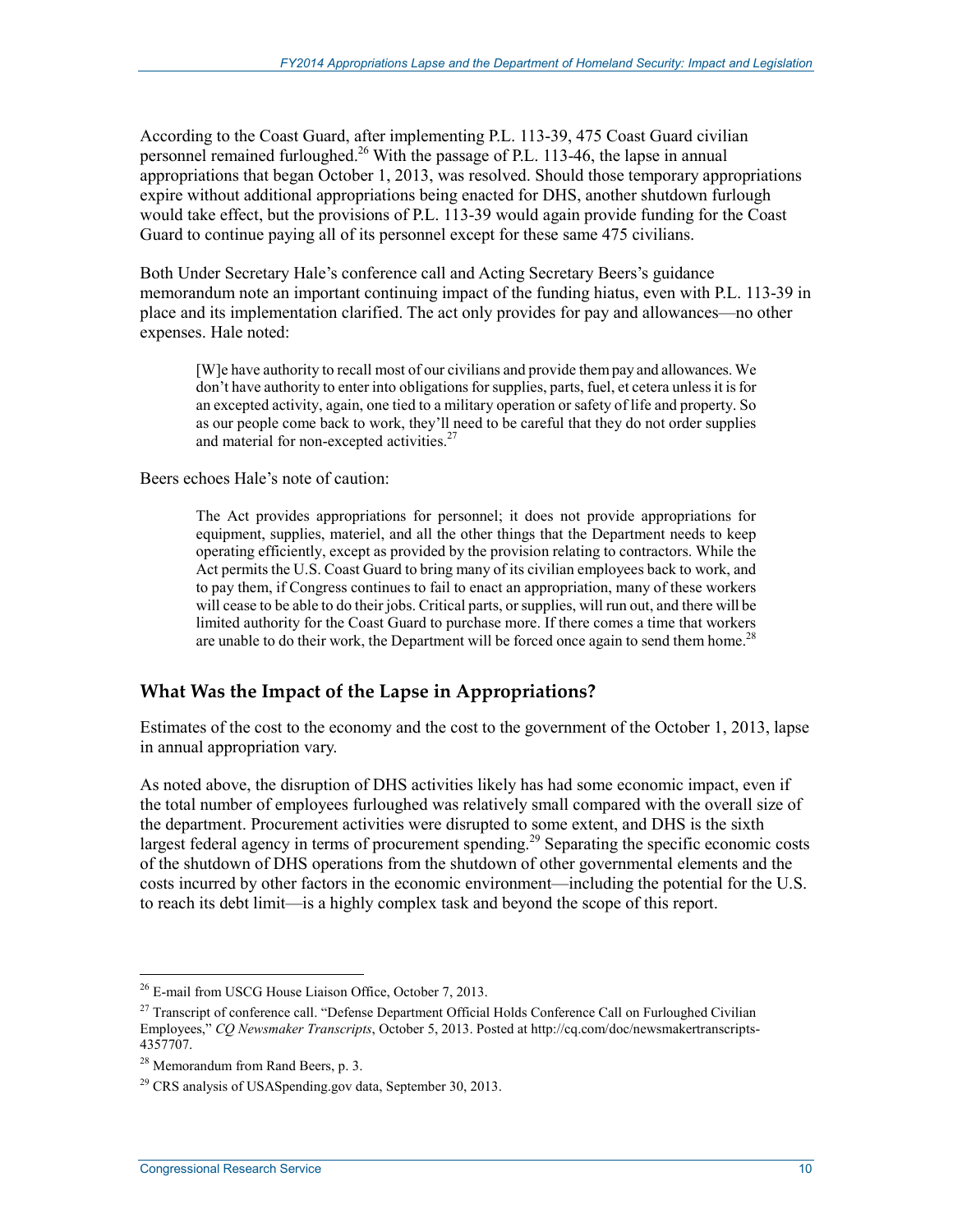DHS required its components to report all costs incurred due to the lapse in appropriations. These are expected to include, but not be limited to:

- interest incurred for late payments;
- discounts lost due to late payments;
- unplanned travel expenses to terminate and restart temporary duty; and
- direct costs of shutdown of operations (such as IT systems).<sup>30</sup>

Multiple press reports have focused on the negative impact of the shutdown on federal employee morale, both exempted and furloughed, and possible impacts on workforce retention.<sup>31</sup> Given that a large ratio of exempt DHS employees worked during the shutdown without a date certain for the receipt of pay, parallel impacts are possible at the department, which already suffers among the worst morale in the federal government, according to third-party research.<sup>32</sup>

One impact concurrent with the expiration of the FY2013 funding was the expiration of three authorities that have regularly been extended by legislation in the DHS appropriations bill: the authority of the Secret Service to use funds derived from its investigative activities to support its operation without separate appropriation; the authority for DHS to enter into research and development contracts that do not conform to the Federal Acquisition Regulations; and the authority to regulate high-risk chemical facilities. The third of these was arguably the most significant lapse of authority for those working with DHS. With the expiration of this authority on October 4, 2013, the Chemical Facilities Anti-Terrorism Standards (CFATS) were no longer in effect.<sup>33</sup> On October 17, 2013, P.L. 113-46 reinstated the authority of the DHS to regulate these facilities through January 15, 2014. While no major incidents occurred over the course of the funding lapse, DHS might not have been able to undertake or enforce regulatory action related to these facilities during this time period.<sup>34</sup>

## **What Did These Developments Mean for the Public?**

DHS indicated that impacts the public would see in the short term would include

• E-Verify would not be accessible for businesses to determine work eligibility of new employees;<sup>35</sup>

<sup>1</sup> 30 FY2014 Procedures, p. 23.

<sup>31</sup> See Nicole Black Johnson and Sean Reilley, "Fed-up Feds: Many Decry 'Morale-sucking Environment," *Federal Times*, October 7, 2013, available at http://www.federaltimes.com/article/20131007/AGENCY01/310070009/Fed-upfeds-Many-decry-morale-sucking-environment-; and Joe Davidson, "Shutdown Hits the Wallets and the Spirits of Federal Employees," *The Washington Post*, October 1, 2013, available at http://articles.washingtonpost.com/2013-10- 01/politics/42574562\_1\_federal-employees-two-federal-workers-budget-cuts.

 $32$  See "The Best Places to Work in the Federal Government" for details, at http://bestplacestowork.org/BPTW/ rankings/overall/. DHS ranks 19<sup>th</sup> out of 19 large agencies in terms of employee satisfaction.

<sup>33</sup> Guarino, Douglas P., "Administration Cites Lapse in Chemical Security Effort as Reason to End Shutdown," *Global Security Newswire*, October 7, 2013. Available at http://www.nti.org/gsn/article/administration-cites-chemical-securitylapse-reason-end-shutdown/.

<sup>34</sup> For more information about the CFATS program, see CRS Report R42918, *Chemical Facility Security: Issues and Options for the 113th Congress*, by Dana A. Shea.

 $35$  U.S. Citizenship and Immigration Services announced that E-Verify resumed operations at 10:28 am on October 17, 2013, and provided information on how employers and employees should proceed with resolving issues connected with (continued...)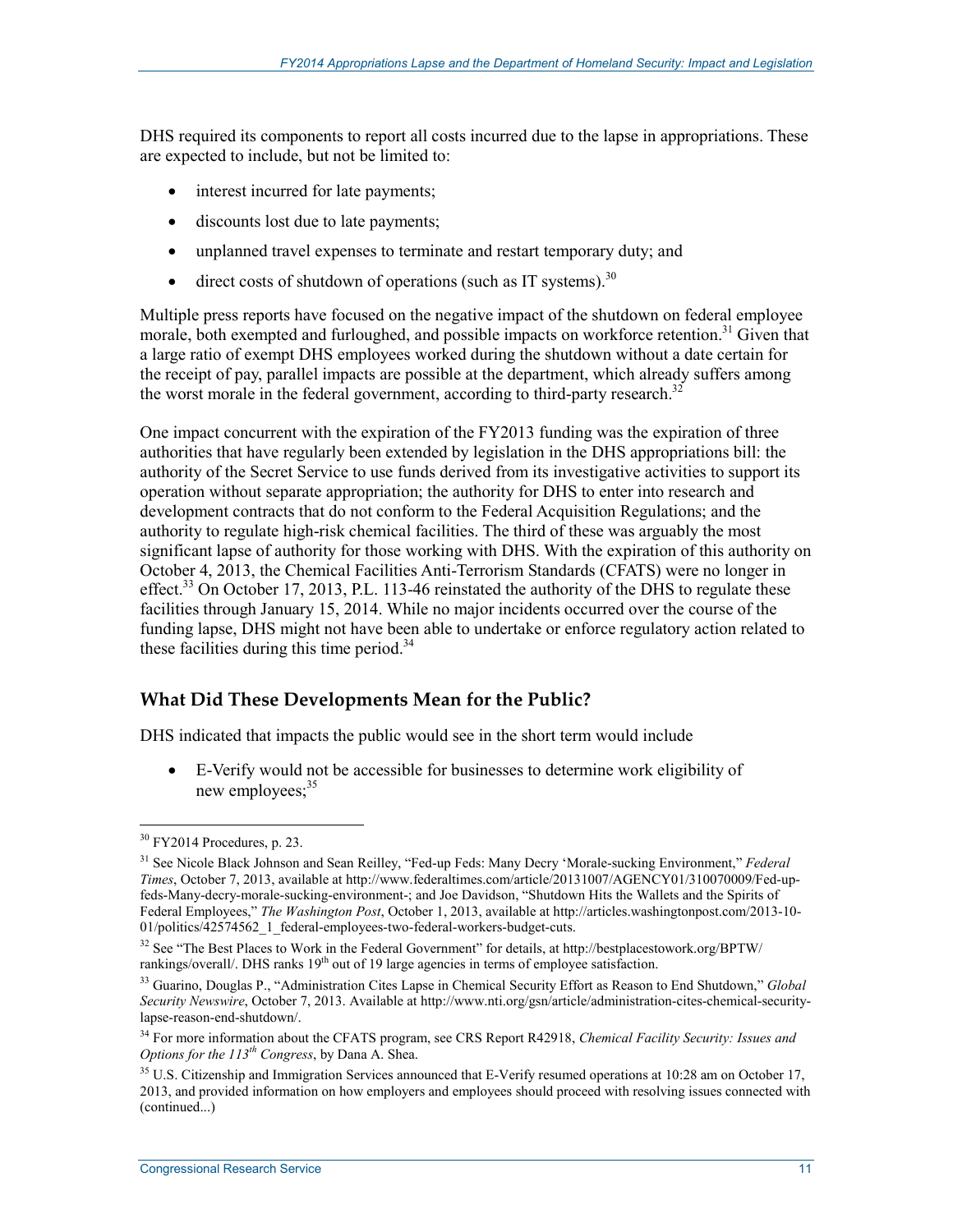- FEMA would stop providing flood-risk data for local planners and insurance determinations; and
- civil rights and civil liberties complaint lines and investigations would shut  $d$ own  $3\overline{6}$

The plan also noted that Coast Guard would stop issuing licenses and seaman documentation, stop doing routine maintenance on aids to navigation, and curtail its fisheries enforcement patrols. Given the continuing appropriation provided by P.L. 113-39, however, these Coast Guard-specific impacts may have been somewhat mitigated.

# **Legislative Vehicles to Mitigate Impacts of the October 1, 2013, Funding Gap**

Several pieces of legislation were introduced that would have impacted the funding status of the Department, allowing it to either pay employees or restore operations to varying degrees during the October 1, 2013, lapse in appropriations. This section of the report focuses on the status and general impact of eight such pieces of legislation on DHS and DHS components alone.

### **Annual Appropriations**

• H.R. 2217—the Homeland Security Appropriations Act, 2014

#### **Automatic Continuing Resolution**

• H.R. 3210 (P.L. 113-39)—the Pay Our Military Act

#### **Continuing Resolutions**

- H.J.Res. 59—the Continuing Appropriations Resolution, 2014
- H.J.Res. 79—the Border Security and Enforcement Continuing Appropriations Resolution, 2014
- H.J.Res. 85—the Federal Emergency Management Agency Continuing Appropriations Resolution, 2014
- H.J.Res. 89—the Excepted Employees' Pay Continuing Appropriations Resolution, 2014
- P.L. 113-46—the Continuing Appropriations Act, 2014

#### **Authorizing Legislation**

• H.R. 3223—the Federal Employee Retroactive Pay Fairness Act

<sup>(...</sup>continued)

the shutdown. Notice available at http://content.govdelivery.com/bulletins/gd/USDHSCIS-900f6d.

<sup>&</sup>lt;sup>36</sup> "DHS Lapse Contingency Plan Summary," September 27, 2013. Provided by DHS Legislative Affairs.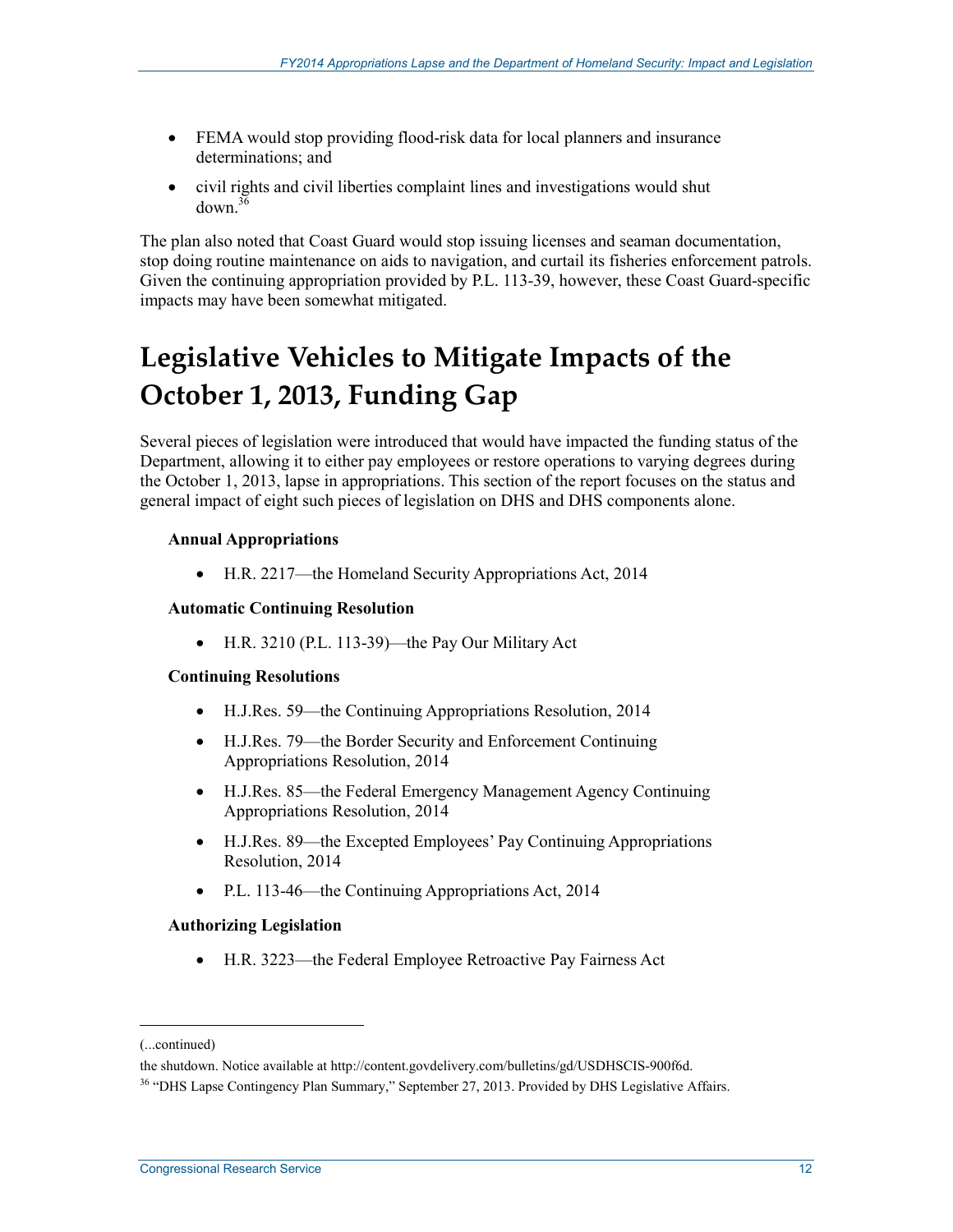# **Annual Appropriations**

## **H.R. 2217—the Homeland Security Appropriations Act, 2014**

This is the annual appropriations bill for the Department of Homeland Security. The Administration requested \$39.0 billion in adjusted net discretionary budget authority for DHS for FY2014. H.R. 2217 as passed by the House would provide \$39.0 billion in adjusted net discretionary budget authority. The Senate Appropriations Committee amendment to the bill would provide \$39.1 billion in adjusted net discretionary budget authority. Both bills would also provide the \$5.6 billion in disaster relief requested by the Administration.<sup>37</sup>

The House passed H.R. 2217 on June 6, 2013. The Senate Appropriations Committee reported its proposal for H.R. 2217 on July 18, 2013, but it has not received floor consideration in the Senate. Enactment of this measure would have ended the emergency furlough for the department by providing full-year funding by account for DHS, as well as providing the potential additional detailed direction and context for the department's actions through a conference report joint explanatory statement, such as a conference report.

# **Automatic Continuing Resolutions**

## **P.L. 113-39—the Pay Our Military Act (H.R. 3210)**

This automatic continuing resolution was introduced on September 28, 2013, and enacted two days later as P.L. 113-39. It provides "such sums as are necessary" to provide pay and allowances for FY2014 to members of the armed forces on active duty, and to the civilians and contractors employed by DOD and DHS in support of them. It appears that it is intended to provide such funds during any period in FY2014 when full-year or part-year appropriations are not in effect, hence the term "automatic."<sup>38</sup>

As noted above, although this legislation could have been interpreted to provide relief to Coast Guard military and civilian personnel and partially end the funding hiatus for part of the government, DOD and DHS did not end furloughs for any of its employees under the provisions of the act until the week of October 7, 2013. The Department of Justice had cautioned that the law did not allow the departments to end furlough for all civilian employees, or allow all contractors to be paid. As noted above, after implementing P.L. 113-39, 475 Coast Guard personnel remained furloughed until the enactment of P.L. 113-46, which became the operative appropriations measure for the Department of Defense and DHS.<sup>39</sup> For a more detailed discussion, see "Restoration of Coast Guard Employee Pay Under P.L. 113-39," above.

<sup>37</sup> For a fuller discussion of the FY2014 DHS appropriations bill, see CRS Report R43193, *Department of Homeland Security Appropriations: FY2014 Overview and Summary*, by William L. Painter or CRS Report R43147, *Department of Homeland Security: FY2014 Appropriations*, coordinated by William L. Painter*.*

<sup>38</sup> For more discussion of automatic continuing resolutions, see CRS Report R41948, *Automatic Continuing Resolutions: Background and Overview of Recent Proposals*, by Jessica Tollestrup.

<sup>&</sup>lt;sup>39</sup> E-mail to CRS from USCG House Liaison Office, October 7, 2013.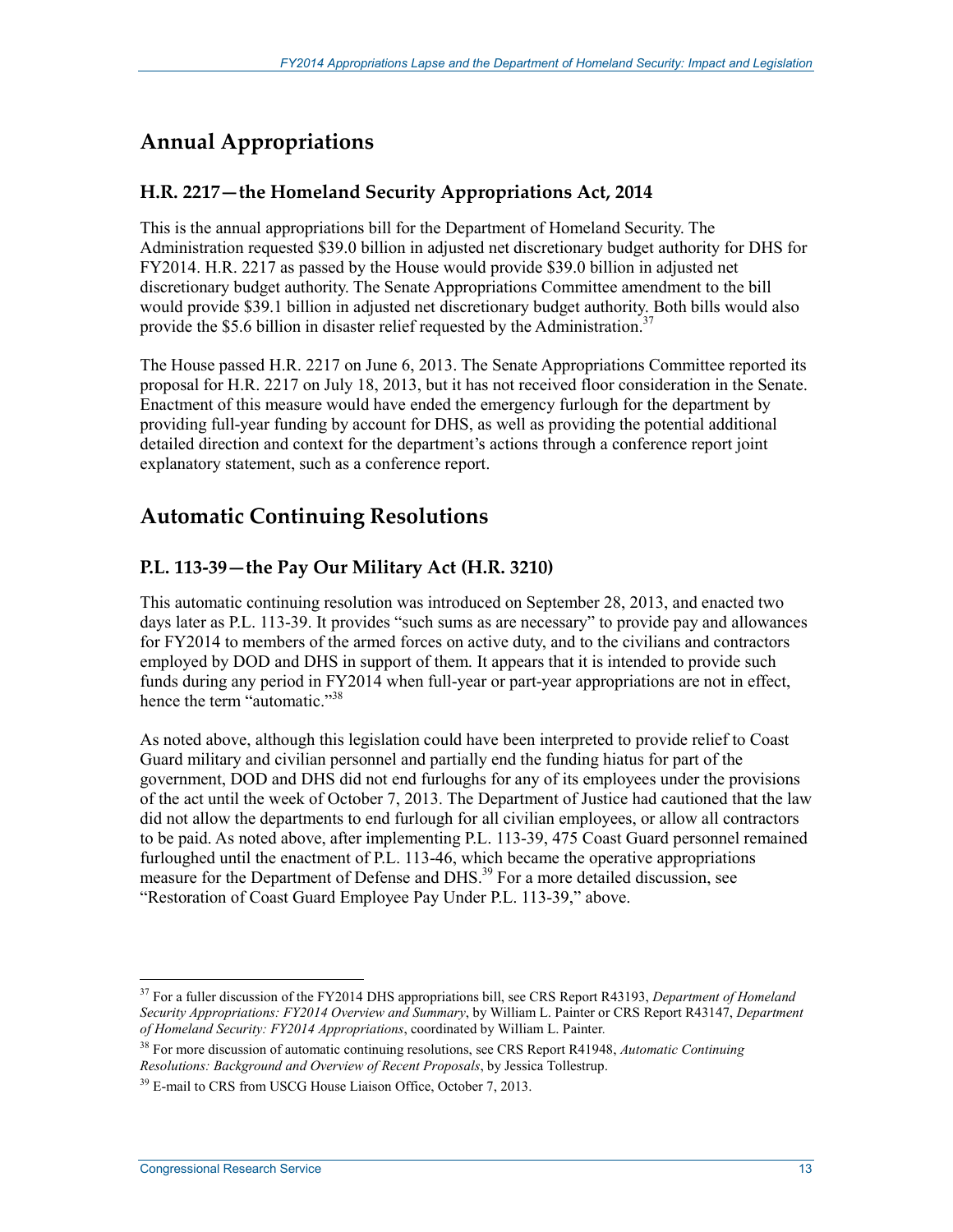# **Continuing Resolutions**

The next five pieces of legislation are continuing resolutions with differing scopes. The fifth measure is the continuing resolution enacted as a part of P.L. 113-46, which ended the lapse in annual appropriations. With its enactment, further action on the other measures in this section in their current form is unlikely.

## **H.J.Res. 59—the Continuing Appropriations Resolution, 2014**

This short-term continuing resolution was introduced September 10, 2013. As introduced, this measure would have provided temporary appropriations for DHS, funding the department at same rate it was for FY2013 (post-sequester) through December 15, 2013, or until it was replaced by another appropriations law.

There are four sections in H.J.Res. 59 that contain legislative language that applies to DHS. Generally speaking, the sections carry authority and direction given to DHS and its components in both annual appropriations legislation and CRs covering the department in recent years.

- Section 122 extends the authority for chemical facility anti-terrorism standards.
- Section 123 extends the ability of the Secret Service to expend resources gained in the process of their investigations.
- Section 124 maintains the ability of DHS Science and Technology to use Other Transaction Authority to get R&D services and prototypes without being constrained by Federal Acquisition Regulations.
- Section 125 allows Customs and Border Protection to apportion its funding to maintain 21,370 border patrol agents and sustain border operations, including the new tethered aerostat program, and allows Immigration and Customs Enforcement to apportion funds to keep 34,000 detention beds.

According to the Congressional Budget Office (CBO), the annualized cost of the DHS-related provisions in the continuing resolution as introduced in the House would be \$37.7 billion, not including \$236 million for overseas contingency operations funding for the Coast Guard, or \$6.1 billion for disaster relief funding. $40$ 

None of the proposed amendments to this measure altered provisions directly impacting DHS, except for a Senate change shortening the maximum duration of the bill to November 15, 2013. On October 1, 2013, the House requested a conference with the Senate. The Senate voted to table that request later that same day, and thereby returned H.J.Res. 59 to the House.

Enactment of this measure would have ended the emergency furlough for the entire government, at least until its date of expiration. As the measure currently stands, as is usually the case with CRs, account-level direction for funding is not provided, and no explanatory statement of congressional intent (such as a committee report) exists.

 $^{40}$  Congressional Budget Office, "Continuing Appropriations Resolution, 2014 (H.J.Res. 59) as Introduced in the House," September 11, 2013.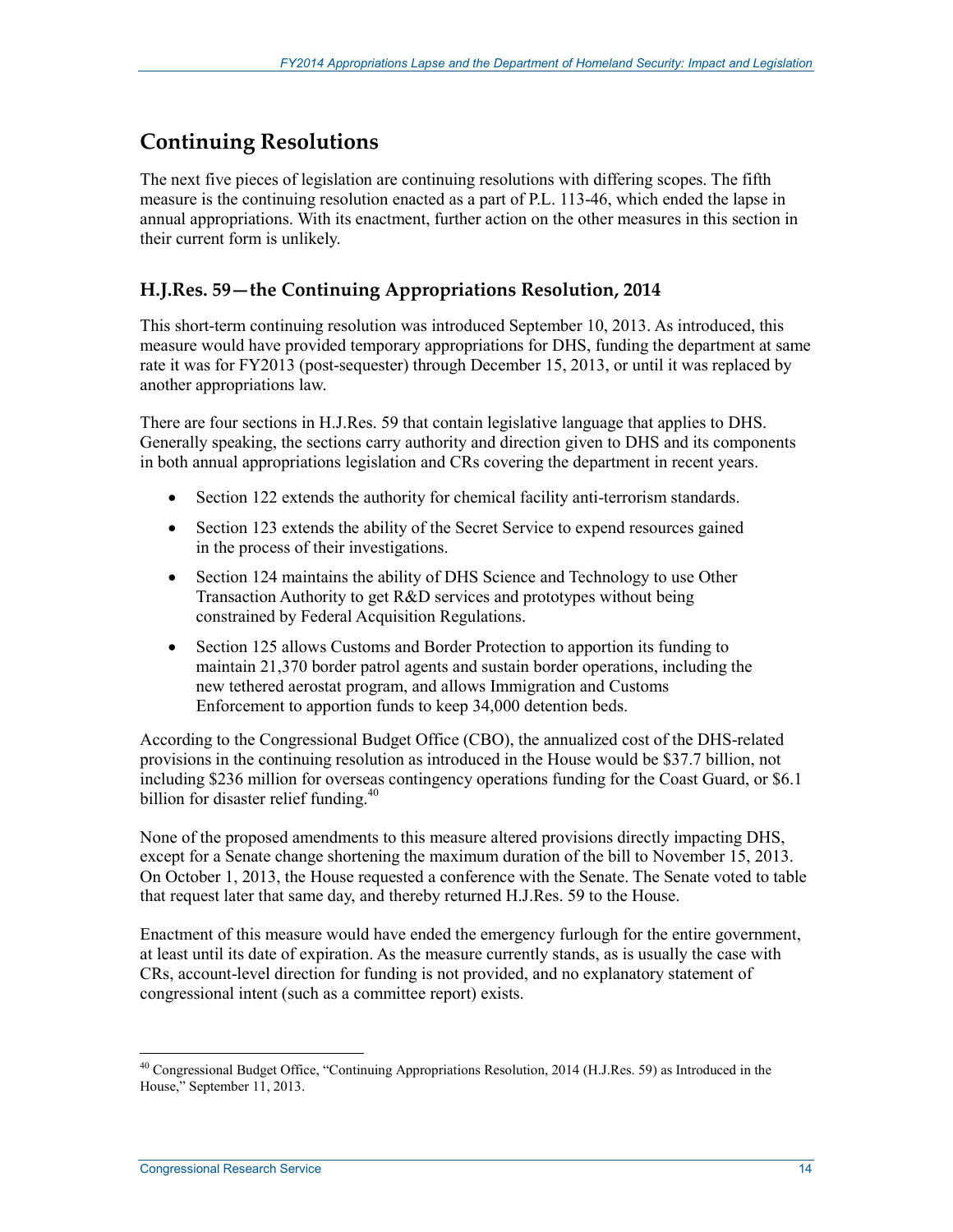**Figure 2**, at the end of this section, shows a graphical representation of the relative size of DHS annualized appropriations that would be restored under a continuing resolution for the entire department at a rate equivalent to post-sequester resources provided under P.L. 113-6—the same rate and coverage provided in H.J.Res. 59 and P.L. 113-46. It compares that annualized appropriation to the resources that would be provided through H.J.Res. 79, H.J.Res. 85, and the actions taken in  $PI. 113-39$ .

# **H.J.Res. 79—the Border Security and Enforcement Continuing Appropriations Resolution, 2014**

This continuing resolution was introduced on October 3, 2013. It is a temporary appropriations measure that would provide funding for several DHS components, including U.S. Customs and Border Protection (CBP), U.S. Immigration and Customs Enforcement (ICE), U.S. Coast Guard (USCG), U.S. Citizenship and Immigration Services, and part of the National Protection and Programs Directorate (NPPD)—the Office of Biometric Identity Management. These entities would be funded at the same rate as was provided in P.L. 113-6, taking into account sequestration, through December 15, 2013, or until it was replaced by another applicable appropriations law. H.J.Res. 79 passed the House on October 10, 2013, by a vote of  $249-175$ <sup>41</sup>

According to CBO, the annualized cost of the measure would be \$18.8 billion, not including \$236 million for overseas contingency operations funding for the Coast Guard. CBO's scoring assumes that \$5 billion in costs for the Coast Guard would have been paid already under H.R.  $3210^{42}$ 

Enactment of this measure would have ended the emergency furlough for the five DHS entities listed in the bill, at least until its date of expiration. As the measure currently stands, as is usually the case with continuing resolutions, account-level direction for funding is not provided, and no explanatory statement of congressional intent (such as a committee report) exists. It would also not provide the four legislative extensions of authority for DHS as envisioned under H.J.Res. 59.

The components included in this measure include three of the five largest discretionary budgets at DHS—CBP, ICE, and USCG. These components also represent three of the four largest groups of employees furloughed at DHS, totaling 16,866 employees—54% of DHS's total initial projected furlough.

**Figure 2**, at the end of this section, shows a graphical representation of the relative size of the DHS appropriations that would be restored under the bill, relative to the resources that would be provided through H.J.Res. 85 and the actions taken in P.L. 113-39 and P.L. 113-46.

As **Figure 1** and **Figure 2** show, removing the funding hiatus impact on CBP, ICE, Coast Guard, and USCIS would have represented a significant restoration of funding to the department. As noted below, a separate piece of legislation had been passed in the House to fund FEMA over a similar time period.

Had these two pieces of legislation been enacted, many other complementary components of DHS would have remained affected by the funding hiatus: the management and intelligence

<sup>41</sup> Roll No. 540.

<sup>&</sup>lt;sup>42</sup> Congressional Budget Office, "Border Security and Enforcement Continuing Appropriations Resolution, 2014, (H.J.Res. 79) as Introduced in the House," October 4, 2013, table note 3.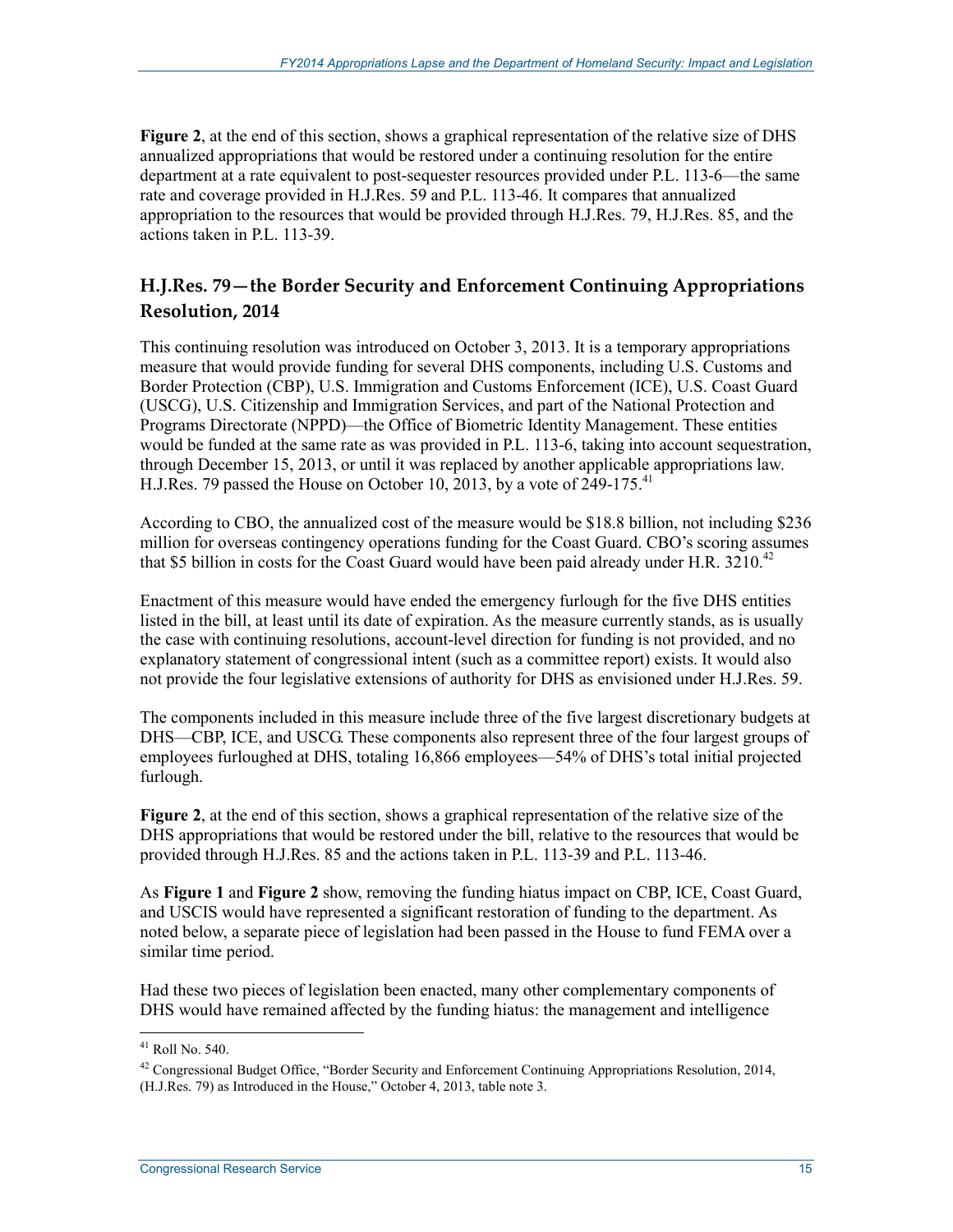functions of the department, the Office of the Inspector General, the Transportation Security Administration (TSA), the Secret Service, the Office of Health Affairs, the Science and Technology Directorate of the department, the Domestic Nuclear Detection Office, and most of the National Protection and Programs Directorate would have remained unfunded. With the exception of the TSA and the Secret Service, all of these functions were projected to furlough more than 40% of their employees, with most of them projected to furlough over 90%.

## **H.J.Res. 85—the Federal Emergency Management Agency Continuing Appropriations Resolution, 2014**

This CR was introduced October 3, 2013. It would provide temporary funding for the Federal Emergency Management Agency (FEMA) at the same rate as was provided in P.L. 113-6, taking into account sequestration, through December 15, 2013, or until other appropriations legislation replaces the direction in the bill. H.J.Res. 85 passed the House on October 4, 2013, by a vote of  $247 - 164.<sup>43</sup>$ 

According to CBO, the annualized cost of the bill would be \$4.1 billion in discretionary budget authority for the department, plus \$6.1 billion in disaster relief funding—a total of \$10.2 billion.<sup>44</sup>

Enactment of this legislation would have ended the emergency furlough for FEMA, at least until its date of expiration. As the measure currently stands, as is usually the case with continuing resolutions, account-level direction for funding is not provided, and no explanatory statement of congressional intent (such as a committee report) exists. It would also not provide the four legislative extensions of authority for DHS as envisioned under H.J.Res. 59.

This bill provides temporary funding to FEMA, leaving the coordinating, managing and oversight functions of the overall department unfunded. It is unclear whether passage of this legislation would provide for a transfer of funds to the DHS OIG to pay for oversight of disaster relief operations, as has occurred in recent years, and whether such a transfer would allow the OIG to conduct those activities.

**Figure 2**, below, shows a graphical representation of the relative size of the DHS appropriations that would be restored under the bill, relative to the resources that would be provided through H.J.Res. 85 and the actions taken in P.L. 113-39 and P.L. 113-46.

<sup>43</sup> Roll No. 522.

<sup>44</sup> Congressional Budget Office, "Federal Emergency Management Agency Continuing Appropriations Resolution, 2014, (H.J.Res. 85) as Introduced in the House," October 4, 2013.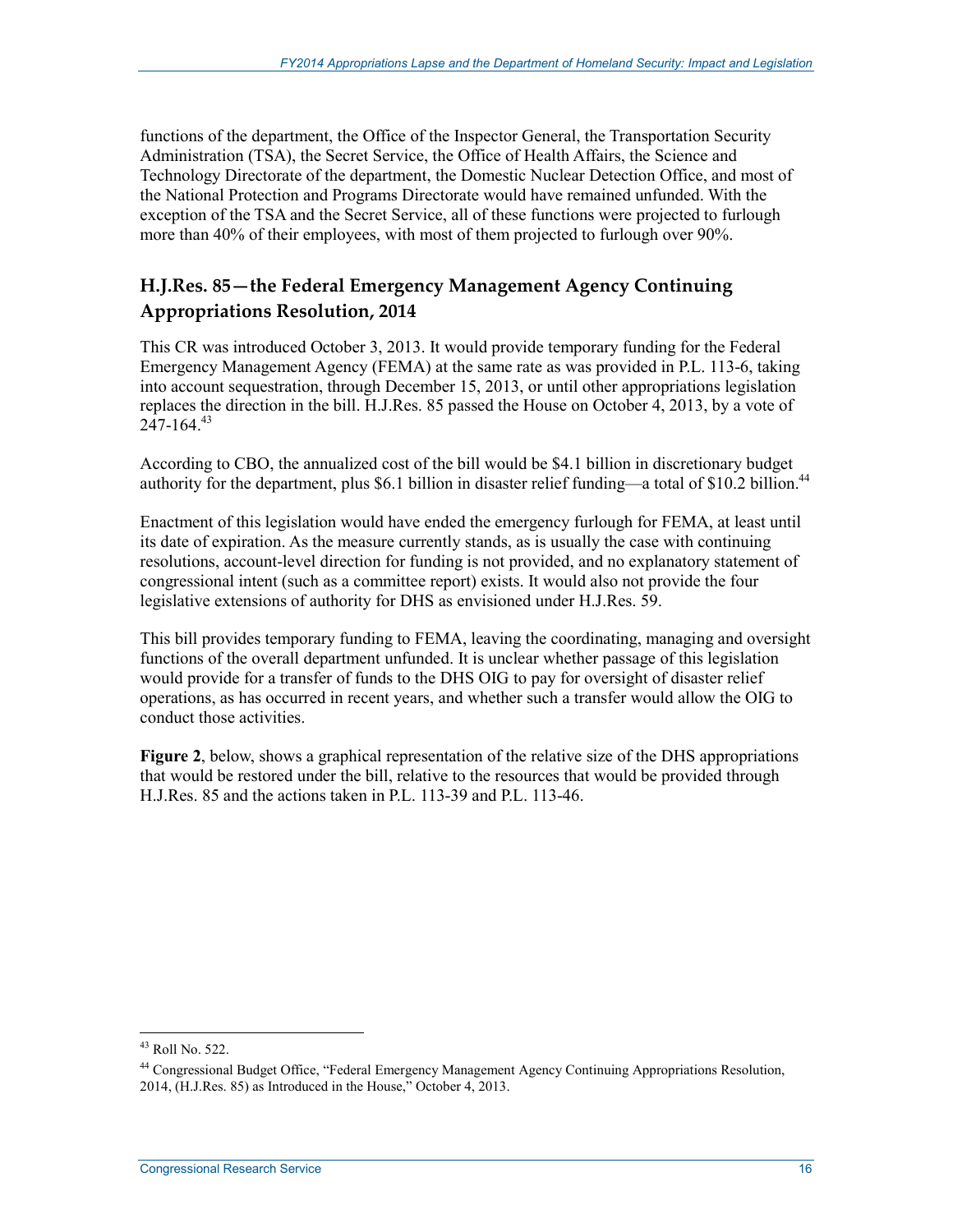#### **Figure 2. Projected Impact of Selected Continuing Resolution Proposals on the FY2014 DHS Funding Lapse**



(millions of dollars of annualized discretionary budget authority)

**Source:** CRS Analysis of CBO scores for H.J.Res. 59, H.J.Res. 79, and H.J.Res. 85, as introduced, and H.R. 2775 as amended (enacted as P.L. 113-46).

**Figure 2** compares the CBO-estimated impact of the two enacted and two proposed temporary appropriations measures affecting DHS. The underlying circle of the pie chart reflects the annualized discretionary budget authority that is provided for DHS through P.L. 113-46 essentially, the equivalent of the post-sequester appropriated budget for DHS for FY2013. This is the same as the annualized discretionary budget authority that would have been provided to DHS through H.J.Res. 59. The sections in blue are regular discretionary appropriations, while the tan sections are covered by adjustments for disaster relief and costs of overseas military operations<sup>45</sup> that are provided for under the Budget Control Act. The crosshatched section of the pie represents the annualized budget authority provided under P.L. 113-39—appropriations that will not lapse for FY2014. The two pieces "lifted" from the circle reflect what continuing appropriations would

<sup>&</sup>lt;sup>45</sup> The term used in Section 101 of the Budget Control Act (P.L. 112-25; reference 125 Stat. 243) is "Overseas Contingency Operations/Global War On Terrorism," abbreviated in this report as OCO/GWOT.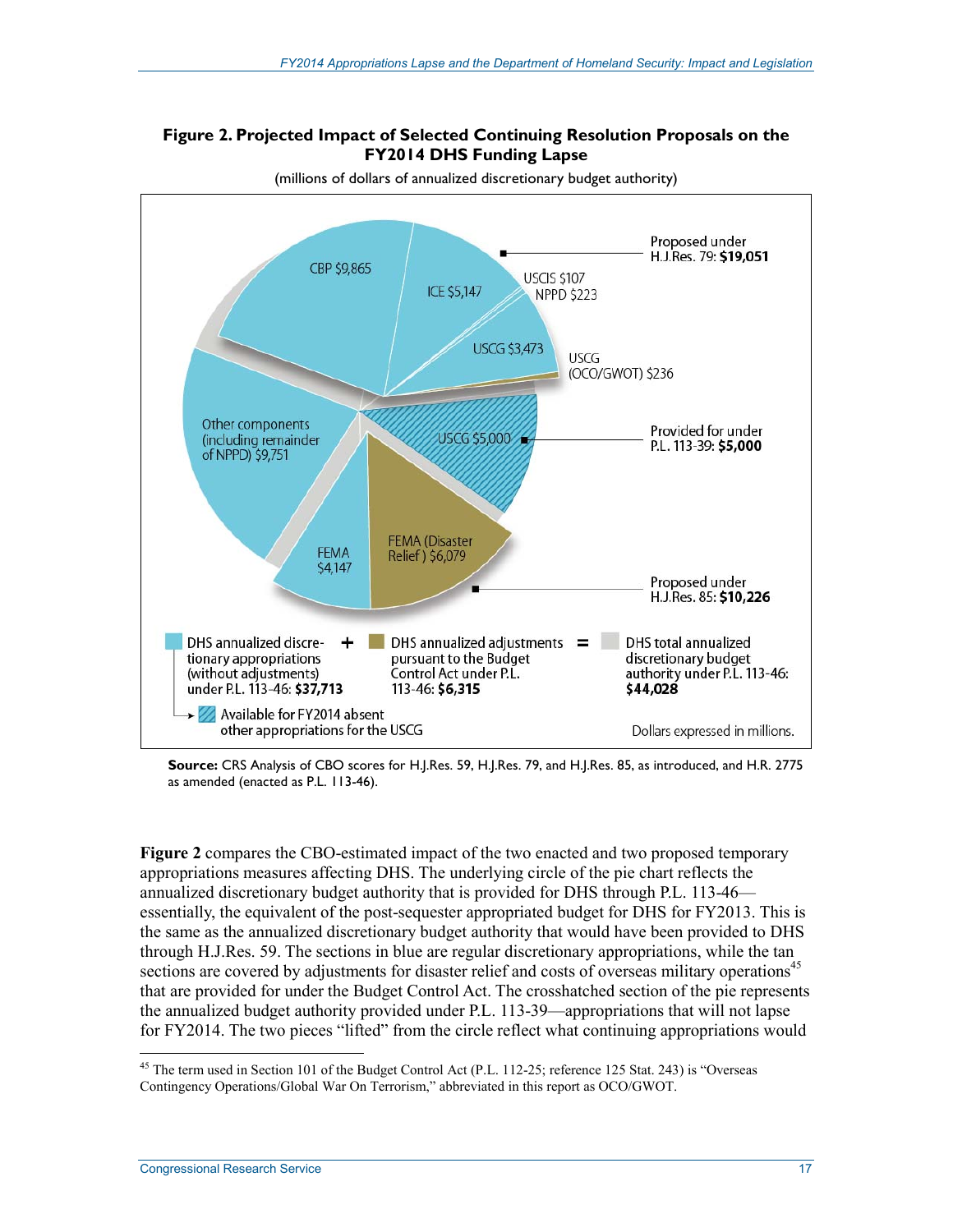have been provided under H.J.Res. 79 and H.J.Res. 85. *All* of these continuing resolutions, proposed and enacted, had the same rate—the FY2013 post-sequester level of funding provided under P.L. 113-6. Their coverage differed, however, with only H.J.Res. 59 and P.L. 113-46 covering the entire department (in fact, the entire government), and H.J.Res. 79, H.J.Res. 85, and P.L. 113-39 covering appropriations for portions of DHS. As the figure shows, roughly 22% of the DHS budget would not have been covered by the three measures that addressed DHS in part, but not the entire federal government.

# **H.J.Res. 89—the Excepted Employees' Pay Continuing Appropriations Resolution, 2014**

This continuing resolution was introduced and passed the House on October 8, 2013. It would provide temporary funding to pay the salaries of all federal employees working during the lapse in appropriations who are not paid by other means, through December 15, 2013, or until other appropriations legislation replaces the direction in the bill. H.J.Res. 89 passed the House on October 8, 2013, by a vote of 420-0.<sup>46</sup>

At the time the bill passed the House, there was no CBO estimate of the annualized cost of the bill.

Enactment of this legislation would not end the emergency furlough for any government component, although it would reduce the economic impact of the shutdown by maintaining the flow of compensation to "excepted" or "exempted" federal workers, including many at DHS. The resolution is drafted to pay "salaries and related expenses" only,<sup>47</sup> so the limitations noted in the analysis of P.L. 113-39 would apply in the case of enactment of this measure as well.

As the measure currently stands, as is usually the case with continuing resolutions, account-level direction for funding is not provided, and no explanatory statement of congressional intent (such as a committee report) exists.

## **P.L. 113-46—the Continuing Appropriations Act, 2014**

H.R. 2775 was amended by the Senate on October 16, 2013, to include the Continuing Appropriations Act, 2014 as Division A. The amended measure provides temporary appropriations for the federal government, including DHS, funding the department at same rate it was for FY2013 (post-sequester) through January 15, 2013, or until it is replaced by another appropriations law. H.R. 2775, as amended, passed the Senate by a vote of 81-18 on October 16,  $2013<sup>48</sup>$  and several hours later, passed the House of Representatives by a vote of 285-144.<sup>49</sup> The bill was signed into law shortly after midnight on October 17, 2013, and the federal government resumed operations that same day.

There are five sections in P.L. 113-46 that contain legislative language that specifically apply to DHS. Four of these sections have the same essential impact as those that were highlighted above

<sup>46</sup> Roll No. 535.

 $47$  H.J.Res. 89(eh), p. 2.

<sup>48</sup> Record Vote No. 219.

 $^{49}$  Roll No. 550.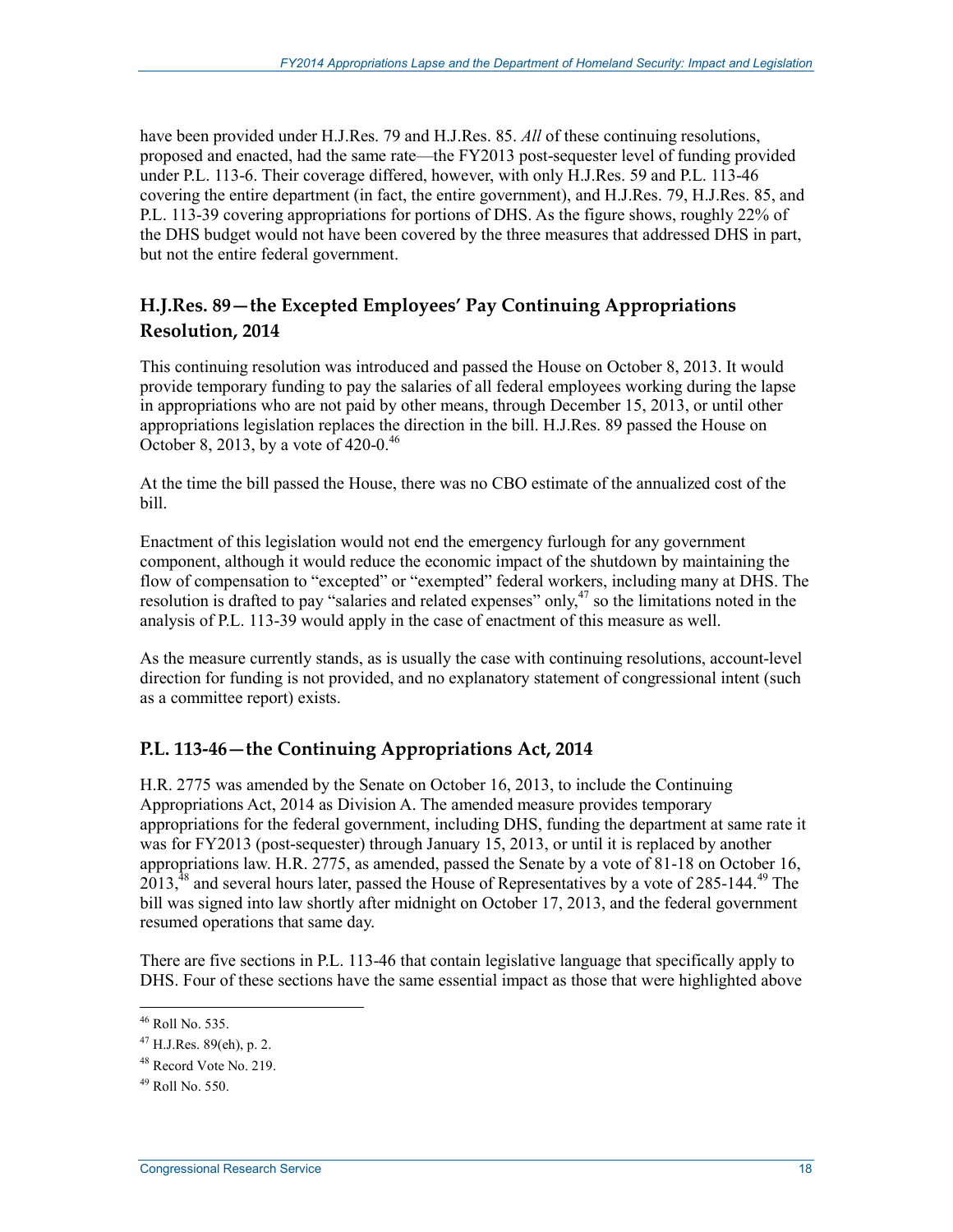as part of H.J.Res.  $59^{50}$  The fifth, Section 157, mirrors a general provision from P.L. 113-6, requiring DHS to share reports it provides to the appropriations committees to the House Committee on Homeland Security and the Senate Committee on Homeland Security and Governmental Affairs.<sup>51</sup> Generally speaking, the sections carry authority and direction given to DHS and its components in both annual appropriations legislation and CRs covering the department in recent years.

Division A also includes legislative language similar to that of H.R. 3223 (discussed below), which authorizes back pay for all furloughed and exempted federal employees for the period of the October 1, 2013, funding lapse.<sup>52</sup>

As with H.J.Res. 59, according to CBO, the annualized cost of the DHS-related provisions in the act as introduced in the Senate would be \$37.7 billion, not including \$236 million for overseas contingency operations funding for the Coast Guard, and \$6.1 billion for disaster relief funding.<sup>53</sup> These numbers are a projection of what could be spent if the resolution were extended to the end of the fiscal year—the act is currently set to expire on January 15, or when it is replaced by relevant appropriations legislation.

Enactment of this measure ended the emergency furlough resulting from the lapse in appropriations on October 1, 2013. As is usually the case with continuing resolutions, accountlevel direction for funding is not provided, and no explanatory statement of congressional intent (such as a committee report) exists.

# **Authorizing Legislation**

## **H.R. 3223—the Federal Employee Retroactive Pay Fairness Act**

This is authorizing legislation that states that all employees furloughed as a result of the funding lapse at the beginning of FY2014 shall be paid for that time after the lapse in appropriations ends. The House passed H.R. 3223 by a vote of 407-0 on October 5, 2013. Its stated intent was accomplished through Section 115 of P.L. 113-46.

This would apply to all furloughed employees of DHS, but it would not end the funding lapse or change the operations of DHS directly. Establishment of this obligation could have significant implications for departments' budgeting and performance metrics. Resources budgeted in the expectation of performance of regular departmental duties would instead be expended to compensate staff for conforming to shutdown procedures.

<sup>50</sup> P.L. 113-46, Sec. 130-133.

<sup>51</sup> P.L. 113-6, Sec. 574 and P.L. 113-46, Sec. 157.

<sup>52</sup> P.L. 113-46, Sec. 115.

<sup>&</sup>lt;sup>53</sup> Congressional Budget Office, "Continuing Appropriations Act, 2014, as Introduced in the Senate on October 16, 2013, as an Amendment to H.R. 2775," October 16, 2013.